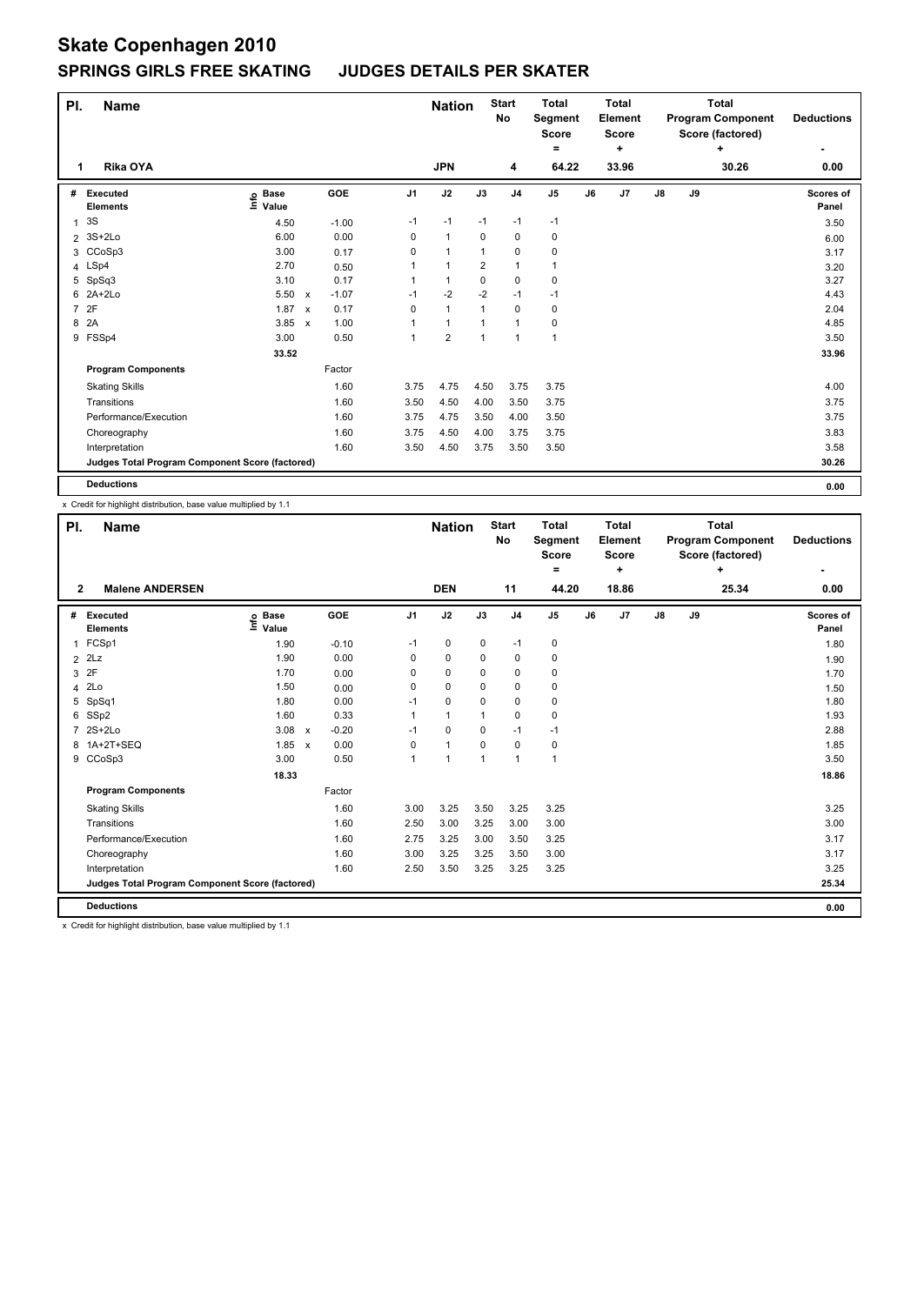| PI.            | <b>Name</b>                                     |         |                      |                           |                   |                | <b>Nation</b>  |                | <b>Start</b><br>No | <b>Total</b><br>Segment<br><b>Score</b> |    | <b>Total</b><br>Element<br><b>Score</b> |    |    | <b>Total</b><br><b>Program Component</b><br>Score (factored)<br>÷ | <b>Deductions</b>  |
|----------------|-------------------------------------------------|---------|----------------------|---------------------------|-------------------|----------------|----------------|----------------|--------------------|-----------------------------------------|----|-----------------------------------------|----|----|-------------------------------------------------------------------|--------------------|
| 3              | <b>Cecilie Kongsbak DREIER</b>                  |         |                      |                           |                   |                | <b>DEN</b>     |                | 9                  | ٠<br>39.04                              |    | ٠<br>17.50                              |    |    | 22.54                                                             | ٠<br>1.00          |
|                |                                                 |         |                      |                           |                   |                |                |                |                    |                                         |    |                                         |    |    |                                                                   |                    |
| #              | Executed<br><b>Elements</b>                     | ١nfo    | <b>Base</b><br>Value |                           | GOE               | J <sub>1</sub> | J2             | J3             | J <sub>4</sub>     | J <sub>5</sub>                          | J6 | J7                                      | J8 | J9 |                                                                   | Scores of<br>Panel |
| 1              | FCSp1                                           |         | 1.90                 |                           | 0.17              | 0              | $\overline{1}$ | $\mathbf{1}$   | $\pmb{0}$          | 0                                       |    |                                         |    |    |                                                                   | 2.07               |
| $\overline{2}$ | 2Lz                                             |         | 1.90                 |                           | $-1.00$           | -3             | -3             | -3             | $-3$               | $-3$                                    |    |                                         |    |    |                                                                   | 0.90               |
| 3              | 2Lo                                             |         | 1.50                 |                           | $-0.50$           | $-2$           | $-2$           | $-2$           | $-1$               | $-1$                                    |    |                                         |    |    |                                                                   | 1.00               |
| 4              | 2S                                              |         | 1.30                 |                           | 0.00              | 0              | $\mathbf 0$    | $\Omega$       | $\mathbf 0$        | 0                                       |    |                                         |    |    |                                                                   | 1.30               |
| 5              | SSp2                                            |         | 1.60                 |                           | $-0.30$           | $-1$           | $-1$           | $-1$           | $\pmb{0}$          | $-1$                                    |    |                                         |    |    |                                                                   | 1.30               |
| 6              | SpSq3                                           |         | 3.10                 |                           | 0.17              | 0              | $\mathbf{1}$   | $\mathbf{1}$   | $\mathbf 0$        | 0                                       |    |                                         |    |    |                                                                   | 3.27               |
| $\overline{7}$ | 1A+1Lo+2S+SEQ                                   |         | 1.85                 | $\mathsf{x}$              | $-0.10$           | $-1$           | 0              | $-1$           | 0                  | 0                                       |    |                                         |    |    |                                                                   | 1.75               |
|                | 8 2F+2T<                                        | $\prec$ | 2.31                 | $\boldsymbol{\mathsf{x}}$ | $-0.40$           | $-1$           | 0              | $-1$           | $-2$               | $-2$                                    |    |                                         |    |    |                                                                   | 1.91               |
|                | 9 CCoSp4                                        |         | 3.50                 |                           | 0.50              | 0              | $\overline{1}$ | $\overline{1}$ | $\mathbf{1}$       | $\mathbf{1}$                            |    |                                         |    |    |                                                                   | 4.00               |
|                |                                                 |         | 18.96                |                           |                   |                |                |                |                    |                                         |    |                                         |    |    |                                                                   | 17.50              |
|                | <b>Program Components</b>                       |         |                      |                           | Factor            |                |                |                |                    |                                         |    |                                         |    |    |                                                                   |                    |
|                | <b>Skating Skills</b>                           |         |                      |                           | 1.60              | 2.75           | 3.00           | 3.00           | 3.00               | 3.00                                    |    |                                         |    |    |                                                                   | 3.00               |
|                | Transitions                                     |         |                      |                           | 1.60              | 2.25           | 2.75           | 2.50           | 2.75               | 2.75                                    |    |                                         |    |    |                                                                   | 2.67               |
|                | Performance/Execution                           |         |                      |                           | 1.60              | 2.50           | 3.00           | 2.25           | 3.00               | 3.00                                    |    |                                         |    |    |                                                                   | 2.83               |
|                | Choreography                                    |         |                      |                           | 1.60              | 3.00           | 3.00           | 2.75           | 3.25               | 2.75                                    |    |                                         |    |    |                                                                   | 2.92               |
|                | Interpretation                                  |         |                      |                           | 1.60              | 2.50           | 2.75           | 2.50           | 2.75               | 3.00                                    |    |                                         |    |    |                                                                   | 2.67               |
|                | Judges Total Program Component Score (factored) |         |                      |                           |                   |                |                |                |                    |                                         |    |                                         |    |    |                                                                   | 22.54              |
|                | <b>Deductions</b>                               |         |                      |                           | Falls:<br>$-1.00$ |                |                |                |                    |                                         |    |                                         |    |    |                                                                   | $-1.00$            |

< Downgraded jump x Credit for highlight distribution, base value multiplied by 1.1

| PI. | <b>Name</b>                                     |                              | <b>Nation</b>           |                | <b>Start</b><br>No | <b>Total</b><br><b>Segment</b><br><b>Score</b><br>$=$ |                | <b>Total</b><br>Element<br><b>Score</b><br>÷ |    |       | <b>Total</b><br><b>Program Component</b><br>Score (factored)<br>٠ | <b>Deductions</b><br>٠ |       |                    |
|-----|-------------------------------------------------|------------------------------|-------------------------|----------------|--------------------|-------------------------------------------------------|----------------|----------------------------------------------|----|-------|-------------------------------------------------------------------|------------------------|-------|--------------------|
| 4   | Helena Rishøj SVENDSTRUP                        |                              |                         |                | <b>DEN</b>         |                                                       | 14             | 38.24                                        |    | 17.04 |                                                                   |                        | 21.20 | 0.00               |
| #   | <b>Executed</b><br><b>Elements</b>              | <b>Base</b><br>١nfo<br>Value | GOE                     | J <sub>1</sub> | J2                 | J3                                                    | J <sub>4</sub> | J <sub>5</sub>                               | J6 | J7    | J8                                                                | J9                     |       | Scores of<br>Panel |
| 1   | SSp1                                            | 1.30                         | 0.00                    | 0              | $\mathbf 0$        | $-1$                                                  | 0              | 0                                            |    |       |                                                                   |                        |       | 1.30               |
|     | 2 1A                                            | 0.80                         | 0.00                    | $\Omega$       | $\mathbf 0$        | 0                                                     | 0              | 0                                            |    |       |                                                                   |                        |       | 0.80               |
| 3   | 2S                                              | 1.30                         | 0.00                    | $\Omega$       | 0                  | $\Omega$                                              | $\Omega$       | 0                                            |    |       |                                                                   |                        |       | 1.30               |
| 4   | 2Lo                                             | 1.50                         | $-0.20$                 | $-1$           | $-1$               | $-1$                                                  | 0              | 0                                            |    |       |                                                                   |                        |       | 1.30               |
| 5   | CSSp2                                           | 2.30                         | 0.50                    |                | $\mathbf{1}$       | 1                                                     | $\mathbf{1}$   | 0                                            |    |       |                                                                   |                        |       | 2.80               |
| 6   | 2T+1Lo+1Lo                                      | 2.53                         | 0.00<br>$\mathsf{x}$    | $\Omega$       | 0                  | $\Omega$                                              | 0              | 0                                            |    |       |                                                                   |                        |       | 2.53               |
| 7   | SpSq1                                           | 1.80                         | $-0.20$                 | $-1$           | $\mathbf 0$        | $\mathbf 0$                                           | $-1$           | $-1$                                         |    |       |                                                                   |                        |       | 1.60               |
| 8   | $2S+2Lo$                                        | 3.08                         | $-0.50$<br>$\mathsf{x}$ | $-2$           | $-1$               | $-2$                                                  | $-2$           | $-1$                                         |    |       |                                                                   |                        |       | 2.58               |
| 9   | CCoSp2                                          | 2.50                         | 0.33                    | $\Omega$       | $\mathbf{1}$       | $\mathbf 1$                                           | $\Omega$       | $\mathbf{1}$                                 |    |       |                                                                   |                        |       | 2.83               |
|     |                                                 | 17.11                        |                         |                |                    |                                                       |                |                                              |    |       |                                                                   |                        |       | 17.04              |
|     | <b>Program Components</b>                       |                              | Factor                  |                |                    |                                                       |                |                                              |    |       |                                                                   |                        |       |                    |
|     | <b>Skating Skills</b>                           |                              | 1.60                    | 2.50           | 3.00               | 2.50                                                  | 2.50           | 2.75                                         |    |       |                                                                   |                        |       | 2.58               |
|     | Transitions                                     |                              | 1.60                    | 2.25           | 2.50               | 2.50                                                  | 2.25           | 2.50                                         |    |       |                                                                   |                        |       | 2.42               |
|     | Performance/Execution                           |                              | 1.60                    | 2.50           | 2.75               | 2.50                                                  | 2.75           | 2.75                                         |    |       |                                                                   |                        |       | 2.67               |
|     | Choreography                                    |                              | 1.60                    | 2.75           | 3.00               | 2.75                                                  | 3.00           | 2.75                                         |    |       |                                                                   |                        |       | 2.83               |
|     | Interpretation                                  |                              | 1.60                    | 2.25           | 3.25               | 2.75                                                  | 2.75           | 2.75                                         |    |       |                                                                   |                        |       | 2.75               |
|     | Judges Total Program Component Score (factored) |                              |                         |                |                    |                                                       |                |                                              |    |       |                                                                   |                        |       | 21.20              |
|     | <b>Deductions</b>                               |                              |                         |                |                    |                                                       |                |                                              |    |       |                                                                   |                        |       | 0.00               |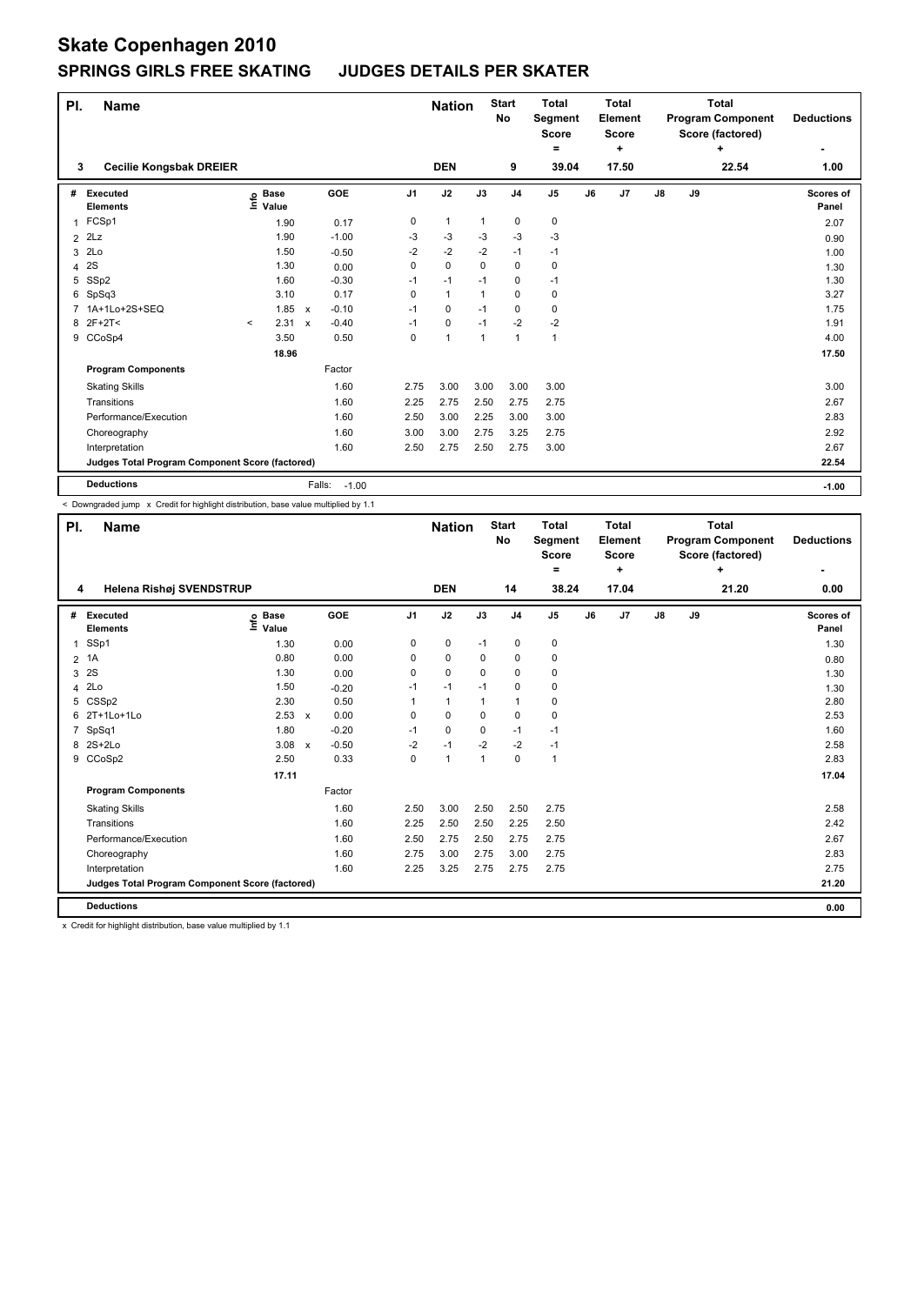| PI.            | <b>Name</b>                                     |                            |              |         |                | <b>Nation</b> |              | <b>Start</b><br>No | <b>Total</b><br>Segment<br><b>Score</b> |    | <b>Total</b><br>Element<br><b>Score</b> | <b>Total</b><br><b>Program Component</b><br>Score (factored)<br>÷ |    |       | <b>Deductions</b>  |
|----------------|-------------------------------------------------|----------------------------|--------------|---------|----------------|---------------|--------------|--------------------|-----------------------------------------|----|-----------------------------------------|-------------------------------------------------------------------|----|-------|--------------------|
| 5              | <b>Leonora Colmor JEPSEN</b>                    |                            |              |         |                | <b>DEN</b>    |              | 24                 | =<br>35.19                              |    | ٠<br>16.92                              |                                                                   |    | 18.27 | ٠<br>0.00          |
|                |                                                 |                            |              |         |                |               |              |                    |                                         |    |                                         |                                                                   |    |       |                    |
| #              | Executed<br><b>Elements</b>                     | <b>Base</b><br>۴٥<br>Value |              | GOE     | J <sub>1</sub> | J2            | J3           | J <sub>4</sub>     | J <sub>5</sub>                          | J6 | J7                                      | $\mathsf{J}8$                                                     | J9 |       | Scores of<br>Panel |
| 1              | 1A+1Lo+1Lo                                      | 1.80                       |              | 0.00    | 0              | $\mathbf 0$   | $\mathbf{1}$ | $\mathbf 0$        | 0                                       |    |                                         |                                                                   |    |       | 1.80               |
| 2              | 2F                                              | 1.70                       |              | $-0.30$ | $-1$           | $-1$          | $-1$         | $-1$               | $-1$                                    |    |                                         |                                                                   |    |       | 1.40               |
| 3              | 2S                                              | 1.30                       |              | 0.00    | 0              | 0             | $-1$         | 0                  | 0                                       |    |                                         |                                                                   |    |       | 1.30               |
| 4              | CSSp1                                           | 1.90                       |              | 0.17    | 0              | $\mathbf{1}$  | 1            | 0                  | $\mathbf 0$                             |    |                                         |                                                                   |    |       | 2.07               |
| 5              | 1F+2Lo                                          | 2.20                       | $\mathsf{x}$ | $-0.30$ | $-2$           | $-1$          | $-1$         | $-1$               | $-1$                                    |    |                                         |                                                                   |    |       | 1.90               |
| 6              | SpSq2                                           | 2.30                       |              | 0.00    | 0              | 0             | $-1$         | 0                  | 0                                       |    |                                         |                                                                   |    |       | 2.30               |
| $\overline{7}$ | CCoSp2                                          | 2.50                       |              | 0.00    | $-1$           | 0             | 0            | 0                  | 0                                       |    |                                         |                                                                   |    |       | 2.50               |
| 8              | 2Lo                                             | 1.65                       | $\mathsf{x}$ | 0.00    | 0              | 0             | $\Omega$     | $\Omega$           | 0                                       |    |                                         |                                                                   |    |       | 1.65               |
|                | 9 CoSp2                                         | 2.00                       |              | 0.00    | 0              | 0             | $\mathbf 0$  | 0                  | $\mathbf 0$                             |    |                                         |                                                                   |    |       | 2.00               |
|                |                                                 | 17.35                      |              |         |                |               |              |                    |                                         |    |                                         |                                                                   |    |       | 16.92              |
|                | <b>Program Components</b>                       |                            |              | Factor  |                |               |              |                    |                                         |    |                                         |                                                                   |    |       |                    |
|                | <b>Skating Skills</b>                           |                            |              | 1.60    | 2.25           | 2.50          | 2.50         | 2.25               | 2.50                                    |    |                                         |                                                                   |    |       | 2.42               |
|                | Transitions                                     |                            |              | 1.60    | 2.25           | 2.00          | 2.50         | 1.75               | 2.25                                    |    |                                         |                                                                   |    |       | 2.17               |
|                | Performance/Execution                           |                            |              | 1.60    | 2.50           | 2.50          | 2.50         | 2.00               | 2.00                                    |    |                                         |                                                                   |    |       | 2.33               |
|                | Choreography                                    |                            |              | 1.60    | 2.50           | 2.25          | 2.50         | 2.25               | 2.25                                    |    |                                         |                                                                   |    |       | 2.33               |
|                | Interpretation                                  |                            |              | 1.60    | 2.00           | 2.25          | 2.75         | 2.00               | 2.25                                    |    |                                         |                                                                   |    |       | 2.17               |
|                | Judges Total Program Component Score (factored) |                            |              |         |                |               |              |                    |                                         |    |                                         |                                                                   |    |       | 18.27              |
|                | <b>Deductions</b>                               |                            |              |         |                |               |              |                    |                                         |    |                                         |                                                                   |    |       | 0.00               |

x Credit for highlight distribution, base value multiplied by 1.1

| PI.            | <b>Name</b>                                     |                              |              |         |                | <b>Nation</b> |             | <b>Start</b><br><b>No</b> | <b>Total</b><br><b>Segment</b><br>Score<br>= |    | <b>Total</b><br>Element<br><b>Score</b><br>÷ |            |    | <b>Total</b><br><b>Program Component</b><br>Score (factored)<br>٠ | <b>Deductions</b>  |
|----------------|-------------------------------------------------|------------------------------|--------------|---------|----------------|---------------|-------------|---------------------------|----------------------------------------------|----|----------------------------------------------|------------|----|-------------------------------------------------------------------|--------------------|
| 6              | <b>Mala HANDELAND</b>                           |                              |              |         |                | <b>NOR</b>    |             | 21                        | 34.49                                        |    | 15.15                                        |            |    | 19.34                                                             | 0.00               |
| #              | Executed<br><b>Elements</b>                     | <b>Base</b><br>lnfo<br>Value |              | GOE     | J <sub>1</sub> | J2            | J3          | J <sub>4</sub>            | J5                                           | J6 | J7                                           | ${\sf J8}$ | J9 |                                                                   | Scores of<br>Panel |
| 1              | 2T                                              | 1.30                         |              | 0.00    | 0              | $\pmb{0}$     | $-1$        | 0                         | 0                                            |    |                                              |            |    |                                                                   | 1.30               |
| 2              | 2S                                              | 1.30                         |              | $-0.60$ | $-2$           | -2            | $-2$        | $-2$                      | $-2$                                         |    |                                              |            |    |                                                                   | 0.70               |
| 3              | 1A+1T+1Lo                                       | 1.70                         |              | 0.00    | 0              | $\mathbf 0$   | $\mathbf 0$ | $\mathbf 0$               | 0                                            |    |                                              |            |    |                                                                   | 1.70               |
| 4              | CCoSp2                                          | 2.50                         |              | $-0.20$ | $-2$           | $\mathbf 0$   | $-1$        | $-1$                      | 0                                            |    |                                              |            |    |                                                                   | 2.30               |
| 5              | SpSq3                                           | 3.10                         |              | 0.00    | $-1$           | $\mathbf{1}$  | 0           | 0                         | 0                                            |    |                                              |            |    |                                                                   | 3.10               |
| 6              | 1A                                              | 0.88                         | $\mathsf{x}$ | 0.00    | 0              | $\mathbf 0$   | $\Omega$    | $\mathbf 0$               | $\mathbf 0$                                  |    |                                              |            |    |                                                                   | 0.88               |
| $\overline{7}$ | $2S+1T$                                         | 1.87                         | $\mathsf{x}$ | 0.00    | 0              | 0             | $\Omega$    | 0                         | $\mathbf 0$                                  |    |                                              |            |    |                                                                   | 1.87               |
|                | 8 FSSp1                                         | 2.00                         |              | $-0.50$ | $-2$           | $-3$          | $-2$        | $-1$                      | $-1$                                         |    |                                              |            |    |                                                                   | 1.50               |
|                | 9 CSSp1                                         | 1.90                         |              | $-0.10$ | $-1$           | $\pmb{0}$     | 0           | $\pmb{0}$                 | $-1$                                         |    |                                              |            |    |                                                                   | 1.80               |
|                |                                                 | 16.55                        |              |         |                |               |             |                           |                                              |    |                                              |            |    |                                                                   | 15.15              |
|                | <b>Program Components</b>                       |                              |              | Factor  |                |               |             |                           |                                              |    |                                              |            |    |                                                                   |                    |
|                | <b>Skating Skills</b>                           |                              |              | 1.60    | 2.50           | 2.50          | 2.50        | 2.25                      | 2.50                                         |    |                                              |            |    |                                                                   | 2.50               |
|                | Transitions                                     |                              |              | 1.60    | 2.25           | 2.25          | 2.50        | 2.00                      | 2.25                                         |    |                                              |            |    |                                                                   | 2.25               |
|                | Performance/Execution                           |                              |              | 1.60    | 2.50           | 2.50          | 2.50        | 2.50                      | 2.25                                         |    |                                              |            |    |                                                                   | 2.50               |
|                | Choreography                                    |                              |              | 1.60    | 2.50           | 2.75          | 2.50        | 2.25                      | 2.25                                         |    |                                              |            |    |                                                                   | 2.42               |
|                | Interpretation                                  |                              |              | 1.60    | 2.25           | 2.75          | 2.75        | 2.00                      | 2.25                                         |    |                                              |            |    |                                                                   | 2.42               |
|                | Judges Total Program Component Score (factored) |                              |              |         |                |               |             |                           |                                              |    |                                              |            |    |                                                                   | 19.34              |
|                | <b>Deductions</b>                               |                              |              |         |                |               |             |                           |                                              |    |                                              |            |    |                                                                   | 0.00               |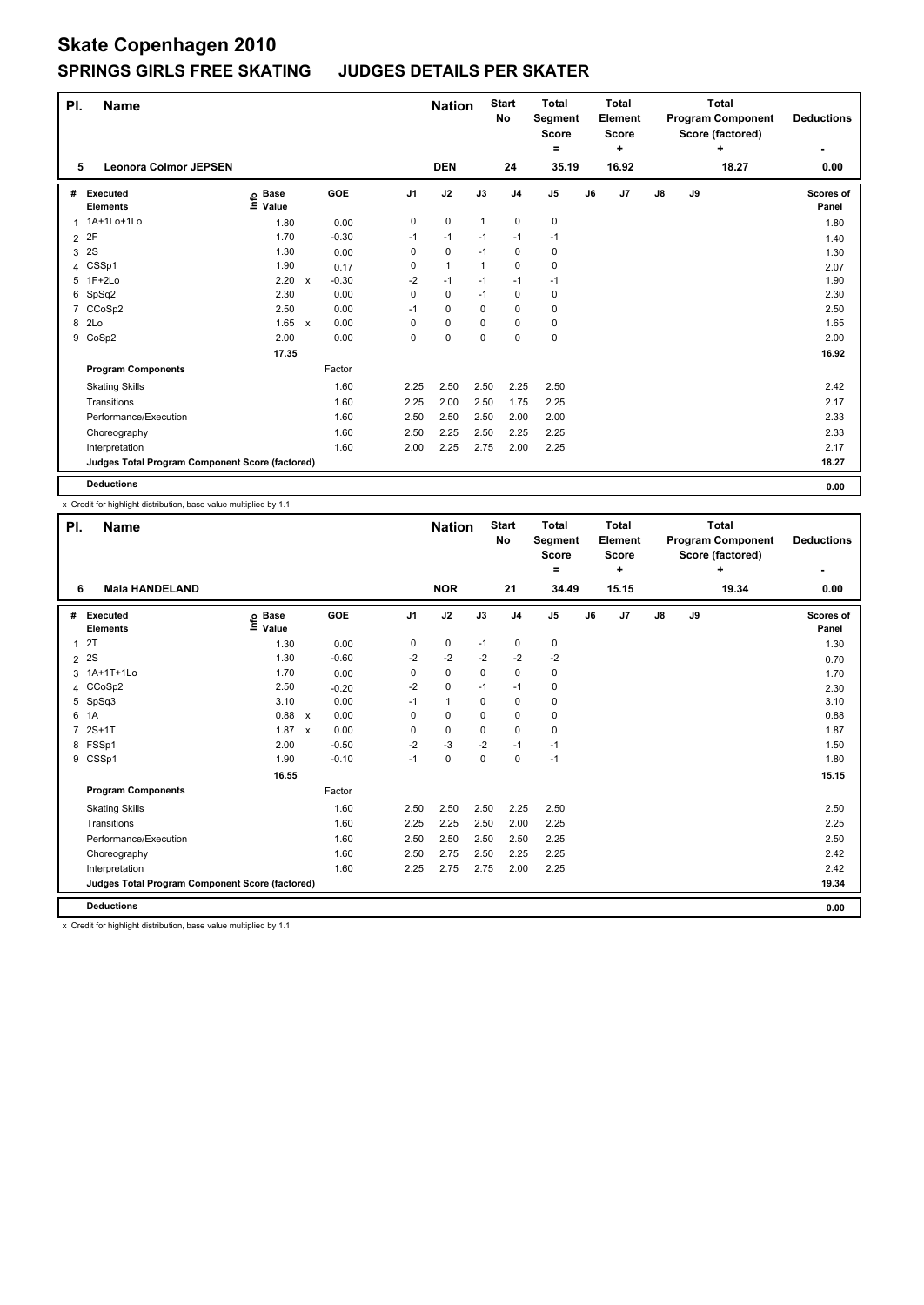| PI.            | <b>Name</b>                                     |   |                                  |              |         |                | <b>Nation</b> |      | <b>Start</b><br>No | <b>Total</b><br>Segment<br><b>Score</b><br>= |    | <b>Total</b><br>Element<br><b>Score</b><br>+ |    | <b>Program Component</b><br>Score (factored) | <b>Deductions</b> |                    |
|----------------|-------------------------------------------------|---|----------------------------------|--------------|---------|----------------|---------------|------|--------------------|----------------------------------------------|----|----------------------------------------------|----|----------------------------------------------|-------------------|--------------------|
| 7              | Rebekka ANDREASEN                               |   |                                  |              |         |                | <b>DEN</b>    |      | 15                 | 34.32                                        |    | 14.05                                        |    |                                              | 20.27             | 0.00               |
| #              | <b>Executed</b><br><b>Elements</b>              |   | <b>Base</b><br>e Base<br>⊆ Value |              | GOE     | J <sub>1</sub> | J2            | J3   | J <sub>4</sub>     | J <sub>5</sub>                               | J6 | J7                                           | J8 | J9                                           |                   | Scores of<br>Panel |
| 1              | 2Lo+2Lo<                                        | < | 2.00                             |              | $-0.50$ | $-1$           | $-2$          | $-2$ | $-2$               | $-1$                                         |    |                                              |    |                                              |                   | 1.50               |
| $\overline{2}$ | 2F+2T<                                          | e | 2.10                             |              | $-0.60$ | $-2$           | $-2$          | $-2$ | $-3$               | $-2$                                         |    |                                              |    |                                              |                   | 1.50               |
| 3              | 2F                                              | e | 1.70                             |              | $-0.60$ | $-2$           | $-2$          | $-2$ | $-3$               | $-2$                                         |    |                                              |    |                                              |                   | 1.10               |
|                | 4 CSSp1                                         |   | 1.90                             |              | 0.17    | 0              | $\mathbf{1}$  | 1    | $\mathbf 0$        | 0                                            |    |                                              |    |                                              |                   | 2.07               |
| 5              | SISt1                                           |   | 1.80                             |              | 0.00    | 0              | $\mathbf 0$   | 0    | 0                  | 0                                            |    |                                              |    |                                              |                   | 1.80               |
| 6              | 2S                                              |   | 1.43                             | $\mathsf{x}$ | 0.00    | 0              | $\mathbf 0$   | $-1$ | 0                  | $\pmb{0}$                                    |    |                                              |    |                                              |                   | 1.43               |
| $\overline{7}$ | 1A                                              |   | 0.88                             | $\mathsf{x}$ | 0.00    | 0              | $\mathbf 0$   | 0    | $\mathbf 0$        | $\pmb{0}$                                    |    |                                              |    |                                              |                   | 0.88               |
|                | 8 SSp2                                          |   | 1.60                             |              | 0.17    | 0              | 0             | 1    | $\mathbf 1$        | 0                                            |    |                                              |    |                                              |                   | 1.77               |
|                | 9 CCoSp1                                        |   | 2.00                             |              | 0.00    | 0              | $\pmb{0}$     | 1    | 0                  | $\pmb{0}$                                    |    |                                              |    |                                              |                   | 2.00               |
|                |                                                 |   | 15.41                            |              |         |                |               |      |                    |                                              |    |                                              |    |                                              |                   | 14.05              |
|                | <b>Program Components</b>                       |   |                                  |              | Factor  |                |               |      |                    |                                              |    |                                              |    |                                              |                   |                    |
|                | <b>Skating Skills</b>                           |   |                                  |              | 1.60    | 2.50           | 2.75          | 2.75 | 2.75               | 2.75                                         |    |                                              |    |                                              |                   | 2.75               |
|                | Transitions                                     |   |                                  |              | 1.60    | 2.25           | 2.25          | 2.50 | 2.50               | 2.75                                         |    |                                              |    |                                              |                   | 2.42               |
|                | Performance/Execution                           |   |                                  |              | 1.60    | 2.50           | 2.75          | 2.25 | 2.75               | 2.50                                         |    |                                              |    |                                              |                   | 2.58               |
|                | Choreography                                    |   |                                  |              | 1.60    | 2.50           | 2.50          | 2.50 | 2.50               | 2.50                                         |    |                                              |    |                                              |                   | 2.50               |
|                | Interpretation                                  |   |                                  |              | 1.60    | 2.25           | 2.50          | 2.25 | 2.50               | 2.75                                         |    |                                              |    |                                              |                   | 2.42               |
|                | Judges Total Program Component Score (factored) |   |                                  |              |         |                |               |      |                    |                                              |    |                                              |    |                                              |                   | 20.27              |
|                | <b>Deductions</b>                               |   |                                  |              |         |                |               |      |                    |                                              |    |                                              |    |                                              |                   | 0.00               |

< Downgraded jump x Credit for highlight distribution, base value multiplied by 1.1 e Jump take off with wrong edge (long)

| PI.<br>8       | Name<br><b>Alexandra OLSEN</b>                  |                              |                           |         |                | <b>Nation</b><br><b>DEN</b> |              | <b>Start</b><br>No<br>23 | <b>Total</b><br>Segment<br><b>Score</b><br>=<br>34.04 |    | <b>Total</b><br>Element<br><b>Score</b><br>÷<br>13.58 |               |    | <b>Total</b><br><b>Program Component</b><br>Score (factored)<br>÷<br>21.46 | <b>Deductions</b><br>1.00 |
|----------------|-------------------------------------------------|------------------------------|---------------------------|---------|----------------|-----------------------------|--------------|--------------------------|-------------------------------------------------------|----|-------------------------------------------------------|---------------|----|----------------------------------------------------------------------------|---------------------------|
| #              | Executed<br><b>Elements</b>                     | <b>Base</b><br>lnfo<br>Value |                           | GOE     | J <sub>1</sub> | J2                          | J3           | J <sub>4</sub>           | J <sub>5</sub>                                        | J6 | J <sub>7</sub>                                        | $\mathsf{J}8$ | J9 |                                                                            | Scores of<br>Panel        |
| 1              | 2S                                              | 1.30                         |                           | 0.50    | 1              | $\mathbf{1}$                | $\mathbf{1}$ | $\mathbf{1}$             | $\mathbf{1}$                                          |    |                                                       |               |    |                                                                            | 1.80                      |
| $\overline{2}$ | 2T                                              | 1.30                         |                           | 0.50    | 1              | $\mathbf{1}$                | 1            | $\mathbf 1$              | 1                                                     |    |                                                       |               |    |                                                                            | 1.80                      |
| 3              | CSp1                                            | 1.40                         |                           | $-0.30$ | $-1$           | $-1$                        | $-1$         | $-1$                     | 0                                                     |    |                                                       |               |    |                                                                            | 1.10                      |
| 4              | 2T+1T+1Lo                                       | 2.20                         |                           | 0.00    | 0              | 0                           | 0            | $\mathbf 0$              | 0                                                     |    |                                                       |               |    |                                                                            | 2.20                      |
| 5              | 1A                                              | 0.80                         |                           | $-0.50$ | -3             | $-3$                        | -3           | -3                       | $-3$                                                  |    |                                                       |               |    |                                                                            | 0.30                      |
| 6              | SpSq2                                           | 2.30                         |                           | 0.33    | $\Omega$       | $\mathbf{1}$                | 0            | $\mathbf{1}$             | $\mathbf{1}$                                          |    |                                                       |               |    |                                                                            | 2.63                      |
| 7              | 2S+1A+SEQ                                       | 1.85                         | $\boldsymbol{\mathsf{x}}$ | 0.00    | 0              | $\mathbf{1}$                | 0            | $\mathbf 0$              | $\mathbf 0$                                           |    |                                                       |               |    |                                                                            | 1.85                      |
| 8              | CSSp1                                           | 1.90                         |                           | 0.00    | 0              | $-1$                        | $\mathbf 0$  | $\mathbf 0$              | $\mathbf 0$                                           |    |                                                       |               |    |                                                                            | 1.90                      |
| 9              | CCoSp                                           | 0.00                         |                           | 0.00    |                |                             |              |                          |                                                       |    |                                                       |               |    |                                                                            | 0.00                      |
|                |                                                 | 13.05                        |                           |         |                |                             |              |                          |                                                       |    |                                                       |               |    |                                                                            | 13.58                     |
|                | <b>Program Components</b>                       |                              |                           | Factor  |                |                             |              |                          |                                                       |    |                                                       |               |    |                                                                            |                           |
|                | <b>Skating Skills</b>                           |                              |                           | 1.60    | 2.75           | 3.25                        | 3.00         | 3.00                     | 3.00                                                  |    |                                                       |               |    |                                                                            | 3.00                      |
|                | Transitions                                     |                              |                           | 1.60    | 2.25           | 3.00                        | 2.50         | 2.50                     | 3.00                                                  |    |                                                       |               |    |                                                                            | 2.67                      |
|                | Performance/Execution                           |                              |                           | 1.60    | 2.50           | 3.25                        | 2.50         | 2.75                     | 2.50                                                  |    |                                                       |               |    |                                                                            | 2.58                      |
|                | Choreography                                    |                              |                           | 1.60    | 2.75           | 3.00                        | 2.50         | 2.50                     | 2.50                                                  |    |                                                       |               |    |                                                                            | 2.58                      |
|                | Interpretation                                  |                              |                           | 1.60    | 2.50           | 3.25                        | 2.50         | 2.50                     | 2.75                                                  |    |                                                       |               |    |                                                                            | 2.58                      |
|                | Judges Total Program Component Score (factored) |                              |                           |         |                |                             |              |                          |                                                       |    |                                                       |               |    |                                                                            | 21.46                     |
|                | <b>Deductions</b>                               |                              | Falls:                    | $-1.00$ |                |                             |              |                          |                                                       |    |                                                       |               |    |                                                                            | $-1.00$                   |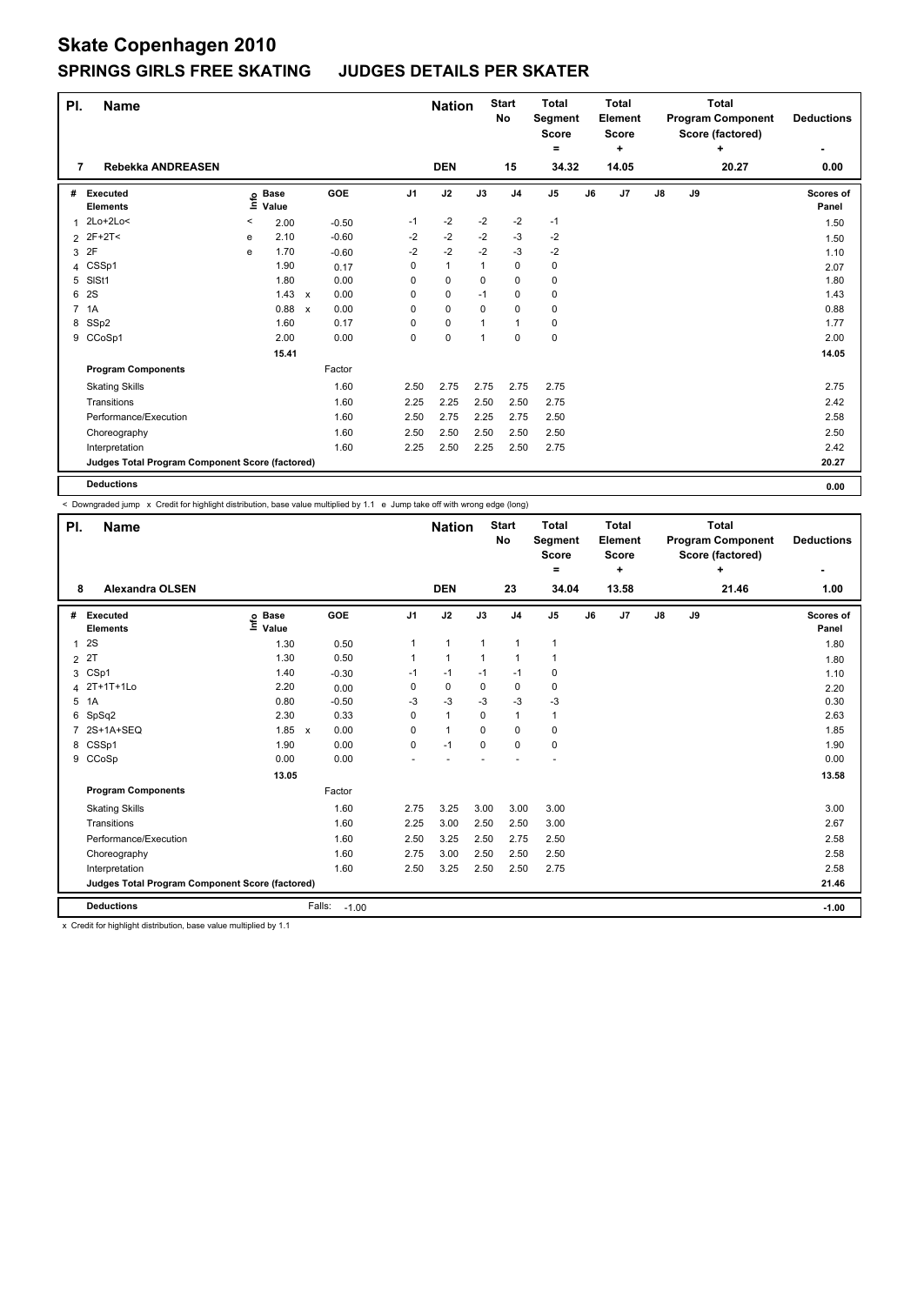| PI.            | <b>Name</b>                                     |                                  |              |                   |                          | <b>Nation</b>  |             | <b>Start</b><br>No | <b>Total</b><br>Segment<br><b>Score</b><br>$=$ |    | <b>Total</b><br>Element<br><b>Score</b><br>٠ | <b>Total</b><br><b>Program Component</b><br>Score (factored)<br>÷<br>20.13 |    |  | <b>Deductions</b><br>٠    |
|----------------|-------------------------------------------------|----------------------------------|--------------|-------------------|--------------------------|----------------|-------------|--------------------|------------------------------------------------|----|----------------------------------------------|----------------------------------------------------------------------------|----|--|---------------------------|
| 9              | Laura LUNDSGAARD                                |                                  |              |                   |                          | <b>DEN</b>     |             | 20                 | 33.16                                          |    | 14.03                                        |                                                                            |    |  | 1.00                      |
| #              | Executed<br><b>Elements</b>                     | <b>Base</b><br>e Base<br>⊆ Value |              | <b>GOE</b>        | J <sub>1</sub>           | J2             | J3          | J <sub>4</sub>     | J <sub>5</sub>                                 | J6 | J7                                           | J8                                                                         | J9 |  | <b>Scores of</b><br>Panel |
| 1              | 2Lz                                             | 1.90                             |              | $-1.00$           | -3                       | $-3$           | $-3$        | $-3$               | $-3$                                           |    |                                              |                                                                            |    |  | 0.90                      |
| $\overline{2}$ | 2Lo                                             | 1.50                             |              | 0.00              | 0                        | $\mathbf 0$    | 0           | $\mathbf 0$        | $\pmb{0}$                                      |    |                                              |                                                                            |    |  | 1.50                      |
| 3              | 2T                                              | 1.30                             |              | 0.00              | 0                        | $\mathbf 0$    | 0           | $\mathbf 0$        | $\pmb{0}$                                      |    |                                              |                                                                            |    |  | 1.30                      |
|                | 4 CSSp1                                         | 1.90                             |              | 0.00              | 0                        | $\mathbf 0$    | 0           | $\mathbf 0$        | $\pmb{0}$                                      |    |                                              |                                                                            |    |  | 1.90                      |
| 5              | $1A+2T$                                         | 2.31                             | $\mathsf{x}$ | 0.00              | 0                        | $\mathbf 0$    | $-1$        | $\mathbf 0$        | $\mathbf 0$                                    |    |                                              |                                                                            |    |  | 2.31                      |
| 6              | SpSq                                            | 0.00                             |              | 0.00              | $\overline{\phantom{a}}$ |                |             |                    |                                                |    |                                              |                                                                            |    |  | 0.00                      |
| $\overline{7}$ | FCSp1                                           | 1.90                             |              | $-0.20$           | $-1$                     | $-2$           | 0           | $-1$               | 0                                              |    |                                              |                                                                            |    |  | 1.70                      |
|                | 8 2S+1T+1Lo                                     | $2.42 \times$                    |              | 0.00              | $-1$                     | 0              | 0           | $\mathbf 0$        | 0                                              |    |                                              |                                                                            |    |  | 2.42                      |
|                | 9 CCoSp1                                        | 2.00                             |              | 0.00              | 0                        | $\overline{1}$ | $\mathbf 0$ | 0                  | $\pmb{0}$                                      |    |                                              |                                                                            |    |  | 2.00                      |
|                |                                                 | 15.23                            |              |                   |                          |                |             |                    |                                                |    |                                              |                                                                            |    |  | 14.03                     |
|                | <b>Program Components</b>                       |                                  |              | Factor            |                          |                |             |                    |                                                |    |                                              |                                                                            |    |  |                           |
|                | <b>Skating Skills</b>                           |                                  |              | 1.60              | 2.25                     | 2.75           | 2.75        | 2.75               | 3.00                                           |    |                                              |                                                                            |    |  | 2.75                      |
|                | Transitions                                     |                                  |              | 1.60              | 2.25                     | 2.25           | 2.25        | 2.50               | 2.50                                           |    |                                              |                                                                            |    |  | 2.33                      |
|                | Performance/Execution                           |                                  |              | 1.60              | 2.50                     | 2.50           | 2.25        | 2.50               | 2.75                                           |    |                                              |                                                                            |    |  | 2.50                      |
|                | Choreography                                    |                                  |              | 1.60              | 2.75                     | 2.75           | 2.50        | 2.50               | 2.50                                           |    |                                              |                                                                            |    |  | 2.58                      |
|                | Interpretation                                  |                                  |              | 1.60              | 2.50                     | 2.50           | 2.25        | 2.25               | 2.75                                           |    |                                              |                                                                            |    |  | 2.42                      |
|                | Judges Total Program Component Score (factored) |                                  |              |                   |                          |                |             |                    |                                                |    |                                              |                                                                            |    |  | 20.13                     |
|                | <b>Deductions</b>                               |                                  |              | Falls:<br>$-1.00$ |                          |                |             |                    |                                                |    |                                              |                                                                            |    |  | $-1.00$                   |

x Credit for highlight distribution, base value multiplied by 1.1

| PI.            | <b>Name</b>                                     |                              |                           |                   |                | <b>Nation</b> |             | <b>Start</b><br>No | <b>Total</b><br><b>Segment</b><br><b>Score</b><br>۰ |    | Total<br>Element<br><b>Score</b><br>÷ |    |    | <b>Total</b><br><b>Program Component</b><br>Score (factored)<br>÷ | <b>Deductions</b><br>$\overline{\phantom{0}}$ |
|----------------|-------------------------------------------------|------------------------------|---------------------------|-------------------|----------------|---------------|-------------|--------------------|-----------------------------------------------------|----|---------------------------------------|----|----|-------------------------------------------------------------------|-----------------------------------------------|
| 10             | <b>Cindy XIA</b>                                |                              |                           |                   |                | <b>NOR</b>    |             | 8                  | 33.12                                               |    | 12.52                                 |    |    | 21.60                                                             | 1.00                                          |
| #              | Executed<br><b>Elements</b>                     | <b>Base</b><br>١nf٥<br>Value |                           | GOE               | J <sub>1</sub> | J2            | J3          | J <sub>4</sub>     | J <sub>5</sub>                                      | J6 | J <sub>7</sub>                        | J8 | J9 |                                                                   | Scores of<br>Panel                            |
| $\mathbf{1}$   | SSp2                                            | 1.60                         |                           | 0.50              | 1              | 1             | 1           | $\mathbf{1}$       | 0                                                   |    |                                       |    |    |                                                                   | 2.10                                          |
|                | $2$ 1A                                          | 0.80                         |                           | 0.00              | 0              | 0             | $\mathbf 0$ | $\mathbf{1}$       | 0                                                   |    |                                       |    |    |                                                                   | 0.80                                          |
| 3              | $2Lo+1T$                                        | 1.90                         |                           | $-0.30$           | $-1$           | 0             | $-1$        | $-1$               | $-1$                                                |    |                                       |    |    |                                                                   | 1.60                                          |
|                | 4 CSSp1                                         | 1.90                         |                           | 0.17              | 1              | $\mathbf{1}$  | $\Omega$    | $\mathbf 0$        | 0                                                   |    |                                       |    |    |                                                                   | 2.07                                          |
|                | 5 SpSq2                                         | 2.30                         |                           | 0.00              | 0              | 0             | 1           | 0                  | 0                                                   |    |                                       |    |    |                                                                   | 2.30                                          |
| 6              | 2Lo                                             | 1.65 x                       |                           | $-1.00$           | -3             | $-3$          | $-3$        | $-3$               | $-3$                                                |    |                                       |    |    |                                                                   | 0.65                                          |
| $\overline{7}$ | 2F                                              | 1.87 x                       |                           | 0.00              | 0              | 0             | 0           | $\mathbf 0$        | 0                                                   |    |                                       |    |    |                                                                   | 1.87                                          |
| 8              | $2T+T$                                          | 1.43                         | $\boldsymbol{\mathsf{x}}$ | $-0.30$           | $-1$           | $-2$          | $-1$        | $-1$               | $-1$                                                |    |                                       |    |    |                                                                   | 1.13                                          |
| 9              | CoSp                                            | 0.00                         |                           | 0.00              |                |               |             |                    |                                                     |    |                                       |    |    |                                                                   | 0.00                                          |
|                |                                                 | 13.45                        |                           |                   |                |               |             |                    |                                                     |    |                                       |    |    |                                                                   | 12.52                                         |
|                | <b>Program Components</b>                       |                              |                           | Factor            |                |               |             |                    |                                                     |    |                                       |    |    |                                                                   |                                               |
|                | <b>Skating Skills</b>                           |                              |                           | 1.60              | 3.00           | 2.75          | 2.50        | 3.25               | 2.75                                                |    |                                       |    |    |                                                                   | 2.83                                          |
|                | Transitions                                     |                              |                           | 1.60              | 2.50           | 2.75          | 2.25        | 2.75               | 2.75                                                |    |                                       |    |    |                                                                   | 2.67                                          |
|                | Performance/Execution                           |                              |                           | 1.60              | 2.75           | 2.50          | 2.50        | 3.00               | 3.00                                                |    |                                       |    |    |                                                                   | 2.75                                          |
|                | Choreography                                    |                              |                           | 1.60              | 3.00           | 2.50          | 2.50        | 2.50               | 2.75                                                |    |                                       |    |    |                                                                   | 2.58                                          |
|                | Interpretation                                  |                              |                           | 1.60              | 2.75           | 2.50          | 2.50        | 2.75               | 2.75                                                |    |                                       |    |    |                                                                   | 2.67                                          |
|                | Judges Total Program Component Score (factored) |                              |                           |                   |                |               |             |                    |                                                     |    |                                       |    |    |                                                                   | 21.60                                         |
|                | <b>Deductions</b>                               |                              |                           | Falls:<br>$-1.00$ |                |               |             |                    |                                                     |    |                                       |    |    |                                                                   | $-1.00$                                       |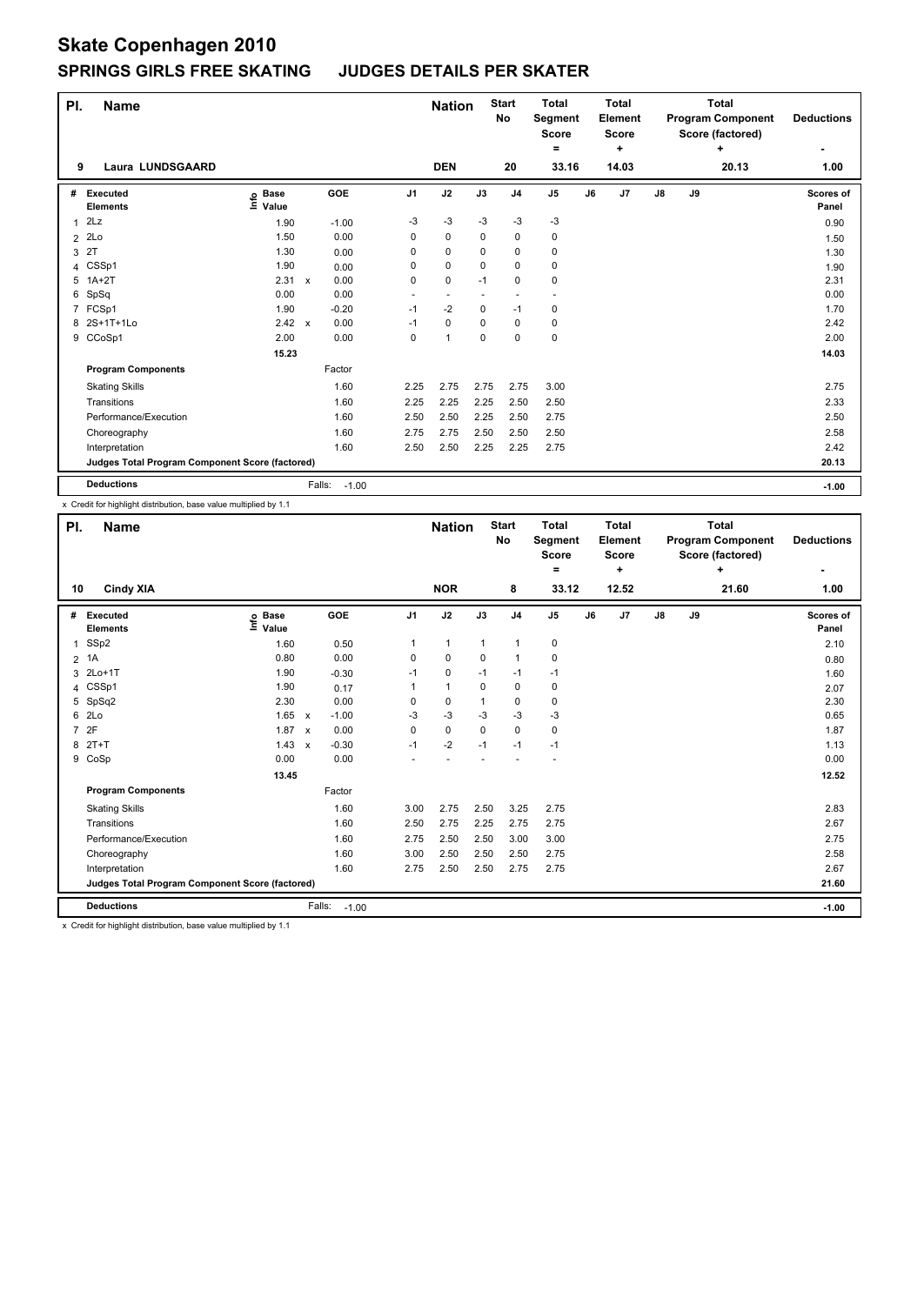| PI.            | <b>Name</b>                                     |                            |              |                   |                | <b>Nation</b> |             | <b>Start</b><br>No | <b>Total</b><br>Segment<br><b>Score</b><br>$=$ |    | <b>Total</b><br>Element<br><b>Score</b><br>٠ | <b>Total</b><br><b>Program Component</b><br>Score (factored)<br>٠ |    |       | <b>Deductions</b>         |
|----------------|-------------------------------------------------|----------------------------|--------------|-------------------|----------------|---------------|-------------|--------------------|------------------------------------------------|----|----------------------------------------------|-------------------------------------------------------------------|----|-------|---------------------------|
| 11             | <b>Thea HOLMSEN</b>                             |                            |              |                   |                | <b>NOR</b>    |             | 6                  | 33.00                                          |    | 13.20                                        |                                                                   |    | 20.80 | ٠<br>1.00                 |
| #              | Executed<br><b>Elements</b>                     | <b>Base</b><br>۴ô<br>Value |              | GOE               | J <sub>1</sub> | J2            | J3          | J <sub>4</sub>     | J <sub>5</sub>                                 | J6 | J7                                           | J8                                                                | J9 |       | <b>Scores of</b><br>Panel |
| 1              | $2S+1T$                                         | 1.70                       |              | $-0.60$           | $-2$           | $-2$          | $-2$        | $-1$               | $-2$                                           |    |                                              |                                                                   |    |       | 1.10                      |
| $\overline{2}$ | 1A                                              | 0.80                       |              | 0.00              | 0              | $\mathbf 0$   | $\mathbf 0$ | $\mathbf 0$        | $-1$                                           |    |                                              |                                                                   |    |       | 0.80                      |
| 3              | 2Lo                                             | 1.50                       |              | $-0.30$           | $-1$           | $-1$          | $-1$        | $-1$               | -1                                             |    |                                              |                                                                   |    |       | 1.20                      |
| 4              | SSp1                                            | 1.30                       |              | 0.33              | 0              | $\mathbf{1}$  | 1           | $\overline{1}$     | 0                                              |    |                                              |                                                                   |    |       | 1.63                      |
| 5              | 2F                                              | 1.87                       | $\mathsf{x}$ | $-1.00$           | $-3$           | $-3$          | -3          | $-3$               | $-3$                                           |    |                                              |                                                                   |    |       | 0.87                      |
| 6              | CCoSp1                                          | 2.00                       |              | 0.17              | $-1$           | $\mathbf{1}$  | 1           | 0                  | 0                                              |    |                                              |                                                                   |    |       | 2.17                      |
| $\overline{7}$ | SpSq2                                           | 2.30                       |              | 0.00              | 0              | 0             | 0           | $\mathbf 0$        | 0                                              |    |                                              |                                                                   |    |       | 2.30                      |
| 8              | 2S                                              | 1.43                       | $\mathsf{x}$ | 0.00              | $-1$           | 0             | 0           | $\mathbf 0$        | 0                                              |    |                                              |                                                                   |    |       | 1.43                      |
|                | 9 CSSp1                                         | 1.90                       |              | $-0.20$           | $-1$           | 0             | $-1$        | $\mathbf 0$        | $-1$                                           |    |                                              |                                                                   |    |       | 1.70                      |
|                |                                                 | 14.80                      |              |                   |                |               |             |                    |                                                |    |                                              |                                                                   |    |       | 13.20                     |
|                | <b>Program Components</b>                       |                            |              | Factor            |                |               |             |                    |                                                |    |                                              |                                                                   |    |       |                           |
|                | <b>Skating Skills</b>                           |                            |              | 1.60              | 2.25           | 2.75          | 2.75        | 3.00               | 2.75                                           |    |                                              |                                                                   |    |       | 2.75                      |
|                | Transitions                                     |                            |              | 1.60              | 2.25           | 2.25          | 2.25        | 2.50               | 3.00                                           |    |                                              |                                                                   |    |       | 2.33                      |
|                | Performance/Execution                           |                            |              | 1.60              | 2.50           | 2.50          | 2.50        | 3.00               | 3.00                                           |    |                                              |                                                                   |    |       | 2.67                      |
|                | Choreography                                    |                            |              | 1.60              | 2.75           | 2.50          | 2.25        | 2.75               | 2.75                                           |    |                                              |                                                                   |    |       | 2.67                      |
|                | Interpretation                                  |                            |              | 1.60              | 2.25           | 2.50          | 2.50        | 2.75               | 3.00                                           |    |                                              |                                                                   |    |       | 2.58                      |
|                | Judges Total Program Component Score (factored) |                            |              |                   |                |               |             |                    |                                                |    |                                              |                                                                   |    |       | 20.80                     |
|                | <b>Deductions</b>                               |                            |              | Falls:<br>$-1.00$ |                |               |             |                    |                                                |    |                                              |                                                                   |    |       | $-1.00$                   |

x Credit for highlight distribution, base value multiplied by 1.1

|   | PI.<br><b>Name</b><br><b>Ida ANDERSSON</b><br>12 |                            |         |                | <b>Nation</b> |          | <b>Start</b><br>No | <b>Total</b><br>Segment<br><b>Score</b><br>۰ |    | <b>Total</b><br>Element<br><b>Score</b><br>÷ |               |    | <b>Total</b><br><b>Program Component</b><br>Score (factored)<br>÷ | <b>Deductions</b>  |
|---|--------------------------------------------------|----------------------------|---------|----------------|---------------|----------|--------------------|----------------------------------------------|----|----------------------------------------------|---------------|----|-------------------------------------------------------------------|--------------------|
|   |                                                  |                            |         |                | <b>SWE</b>    |          | 1                  | 32.80                                        |    | 15.33                                        |               |    | 17.47                                                             | 0.00               |
| # | Executed<br><b>Elements</b>                      | e Base<br>E Value<br>Value | GOE     | J <sub>1</sub> | J2            | J3       | J <sub>4</sub>     | J <sub>5</sub>                               | J6 | J7                                           | $\mathsf{J}8$ | J9 |                                                                   | Scores of<br>Panel |
| 1 | 2Lo                                              | 1.50                       | 0.00    | 0              | $\mathbf 0$   | 0        | 0                  | 0                                            |    |                                              |               |    |                                                                   | 1.50               |
|   | 2 2F                                             | 1.70                       | $-0.20$ | $-1$           | 0             | 0        | $-1$               | $-1$                                         |    |                                              |               |    |                                                                   | 1.50               |
|   | 3 FCSp1                                          | 1.90                       | $-0.30$ | $-1$           | $-1$          | $-1$     | $-2$               | $-1$                                         |    |                                              |               |    |                                                                   | 1.60               |
| 4 | $2S+1T$                                          | 1.70                       | 0.00    | 0              | 0             | 0        | $\mathbf 0$        | 0                                            |    |                                              |               |    |                                                                   | 1.70               |
| 5 | SpSq1                                            | 1.80                       | 0.00    | $\Omega$       | $\Omega$      | $\Omega$ | 0                  | 0                                            |    |                                              |               |    |                                                                   | 1.80               |
| 6 | 2S                                               | $1.43 \times$              | 0.00    | $-1$           | 0             | 0        | 0                  | 0                                            |    |                                              |               |    |                                                                   | 1.43               |
| 7 | CCoSp2                                           | 2.50                       | 0.00    | 0              | $\mathbf 0$   | $\Omega$ | $\mathbf 0$        | 0                                            |    |                                              |               |    |                                                                   | 2.50               |
|   | 8 1A+1Lo+Lo                                      | $1.43 \times$              | $-0.13$ | 0              | $-1$          | $-1$     | $-1$               | 0                                            |    |                                              |               |    |                                                                   | 1.30               |
|   | 9 CoSp2                                          | 2.00                       | 0.00    | 0              | $\mathbf 0$   | 0        | 0                  | 0                                            |    |                                              |               |    |                                                                   | 2.00               |
|   |                                                  | 15.96                      |         |                |               |          |                    |                                              |    |                                              |               |    |                                                                   | 15.33              |
|   | <b>Program Components</b>                        |                            | Factor  |                |               |          |                    |                                              |    |                                              |               |    |                                                                   |                    |
|   | <b>Skating Skills</b>                            |                            | 1.60    | 2.50           | 2.75          | 2.00     | 2.50               | 2.25                                         |    |                                              |               |    |                                                                   | 2.42               |
|   | Transitions                                      |                            | 1.60    | 2.00           | 2.50          | 2.25     | 1.75               | 1.75                                         |    |                                              |               |    |                                                                   | 2.00               |
|   | Performance/Execution                            |                            | 1.60    | 2.25           | 2.75          | 1.75     | 2.50               | 2.00                                         |    |                                              |               |    |                                                                   | 2.25               |
|   | Choreography                                     |                            | 1.60    | 2.50           | 2.50          | 2.00     | 2.25               | 2.00                                         |    |                                              |               |    |                                                                   | 2.25               |
|   | Interpretation                                   |                            | 1.60    | 2.00           | 2.50          | 1.75     | 2.25               | 1.75                                         |    |                                              |               |    |                                                                   | 2.00               |
|   | Judges Total Program Component Score (factored)  |                            |         |                |               |          |                    |                                              |    |                                              |               |    |                                                                   | 17.47              |
|   | <b>Deductions</b>                                |                            |         |                |               |          |                    |                                              |    |                                              |               |    |                                                                   | 0.00               |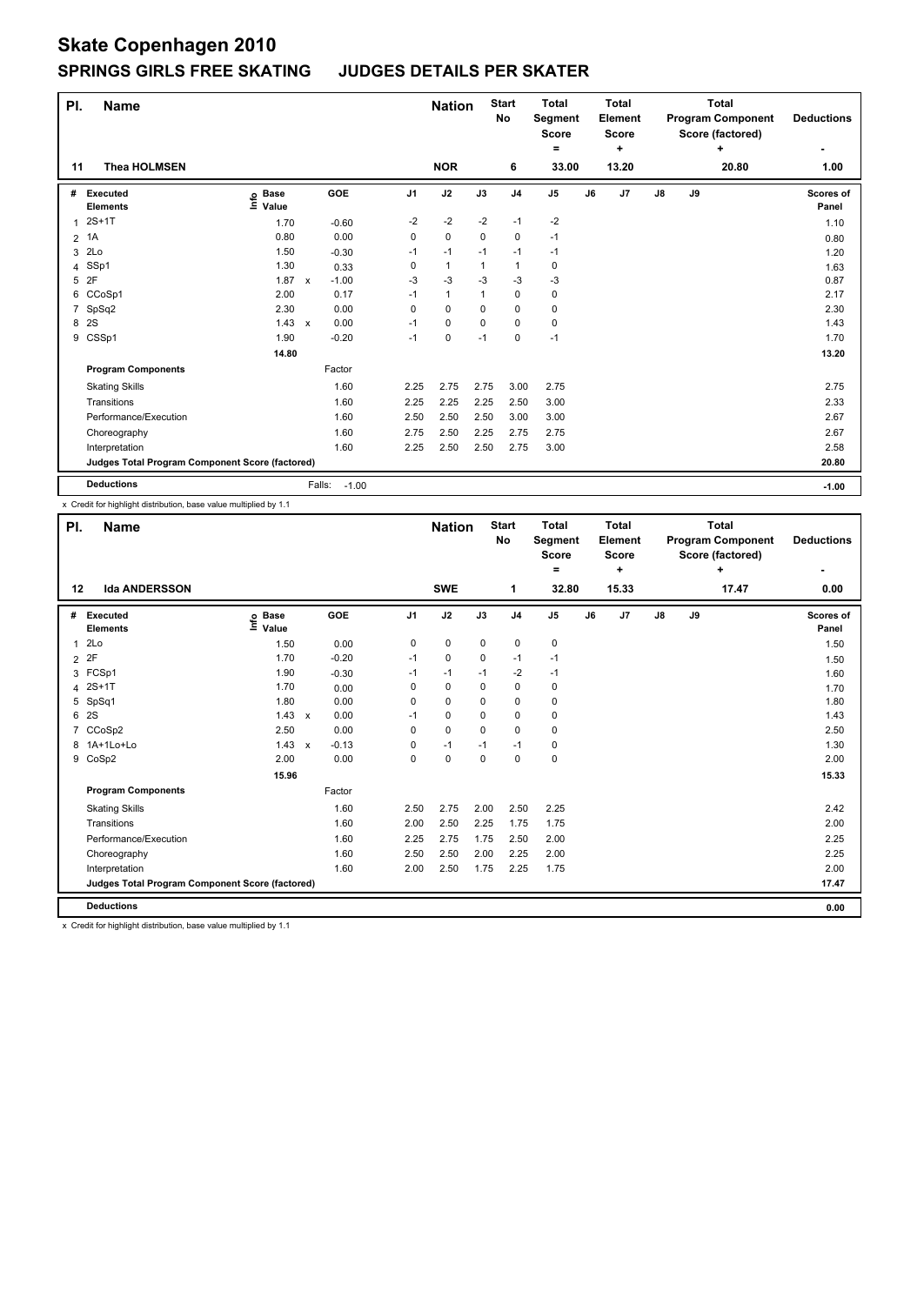| PI.            | <b>Name</b>                                     |                                  |                           |         |                          | <b>Nation</b>            |              | <b>Start</b><br>No | <b>Total</b><br>Segment<br><b>Score</b><br>= |    | <b>Total</b><br>Element<br><b>Score</b><br>÷ |    |    | <b>Total</b><br><b>Program Component</b><br>Score (factored)<br>÷ | <b>Deductions</b>  |
|----------------|-------------------------------------------------|----------------------------------|---------------------------|---------|--------------------------|--------------------------|--------------|--------------------|----------------------------------------------|----|----------------------------------------------|----|----|-------------------------------------------------------------------|--------------------|
| 13             | <b>Madelene LUNDEN</b>                          |                                  |                           |         |                          | <b>SWE</b>               |              | 22                 | 30.66                                        |    | 11.32                                        |    |    | 19.34                                                             | 0.00               |
| #              | Executed<br><b>Elements</b>                     | <b>Base</b><br>e Base<br>⊆ Value |                           | GOE     | J <sub>1</sub>           | J2                       | J3           | J <sub>4</sub>     | J <sub>5</sub>                               | J6 | J7                                           | J8 | J9 |                                                                   | Scores of<br>Panel |
|                | $1 \t1A$                                        | 0.80                             |                           | 0.17    | 0                        | 0                        | $\mathbf{1}$ | 0                  | $\mathbf{1}$                                 |    |                                              |    |    |                                                                   | 0.97               |
| $\overline{2}$ | 2T                                              | 1.30                             |                           | 0.00    | 0                        | $\mathbf 0$              | 0            | 0                  | $\mathbf 0$                                  |    |                                              |    |    |                                                                   | 1.30               |
| 3              | SpSq2                                           | 2.30                             |                           | 0.00    | $-1$                     | 0                        | 0            | 0                  | 0                                            |    |                                              |    |    |                                                                   | 2.30               |
| 4              | CoSp2                                           | 2.00                             |                           | 0.00    | 0                        | $\mathbf{1}$             | $\Omega$     | 0                  | 0                                            |    |                                              |    |    |                                                                   | 2.00               |
| 5              | 1Lz                                             | 0.66 x                           |                           | 0.00    | $-1$                     | 0                        | 0            | 0                  | 0                                            |    |                                              |    |    |                                                                   | 0.66               |
| 6              | $2S+1L0$                                        | 1.98                             | $\boldsymbol{\mathsf{x}}$ | $-0.30$ | $-1$                     | $-1$                     | $-1$         | 0                  | $-1$                                         |    |                                              |    |    |                                                                   | 1.68               |
|                | 7 CoSp1*                                        | $\star$<br>0.00                  |                           | 0.00    | $\overline{\phantom{a}}$ | $\overline{\phantom{a}}$ |              | ٠                  | $\overline{\phantom{a}}$                     |    |                                              |    |    |                                                                   | 0.00               |
|                | 8 1A+1A+SEQ                                     | 1.41                             | $\mathsf{x}$              | 0.00    | 0                        | $\mathbf{1}$             | 0            | 0                  | 0                                            |    |                                              |    |    |                                                                   | 1.41               |
|                | 9 USp1                                          | 1.20                             |                           | $-0.20$ | $-1$                     | 0                        | $-1$         | $-1$               | $\mathbf 0$                                  |    |                                              |    |    |                                                                   | 1.00               |
|                |                                                 | 11.65                            |                           |         |                          |                          |              |                    |                                              |    |                                              |    |    |                                                                   | 11.32              |
|                | <b>Program Components</b>                       |                                  |                           | Factor  |                          |                          |              |                    |                                              |    |                                              |    |    |                                                                   |                    |
|                | <b>Skating Skills</b>                           |                                  |                           | 1.60    | 2.25                     | 3.00                     | 2.75         | 2.50               | 2.25                                         |    |                                              |    |    |                                                                   | 2.50               |
|                | Transitions                                     |                                  |                           | 1.60    | 2.00                     | 2.50                     | 2.50         | 2.00               | 2.50                                         |    |                                              |    |    |                                                                   | 2.33               |
|                | Performance/Execution                           |                                  |                           | 1.60    | 2.25                     | 2.75                     | 2.50         | 2.50               | 2.25                                         |    |                                              |    |    |                                                                   | 2.42               |
|                | Choreography                                    |                                  |                           | 1.60    | 2.25                     | 2.75                     | 2.50         | 2.25               | 2.50                                         |    |                                              |    |    |                                                                   | 2.42               |
|                | Interpretation                                  |                                  |                           | 1.60    | 2.00                     | 2.75                     | 2.75         | 2.25               | 2.25                                         |    |                                              |    |    |                                                                   | 2.42               |
|                | Judges Total Program Component Score (factored) |                                  |                           |         |                          |                          |              |                    |                                              |    |                                              |    |    |                                                                   | 19.34              |
|                | <b>Deductions</b>                               |                                  |                           |         |                          |                          |              |                    |                                              |    |                                              |    |    |                                                                   | 0.00               |

\* Invalid element x Credit for highlight distribution, base value multiplied by 1.1

| PI.            | <b>Name</b>                                     |                              |                           |         |                | <b>Nation</b> |             | <b>Start</b><br>No | <b>Total</b><br>Segment<br><b>Score</b><br>۰ |    | <b>Total</b><br>Element<br><b>Score</b><br>÷ |    |    | <b>Total</b><br><b>Program Component</b><br>Score (factored)<br>÷ | <b>Deductions</b>  |
|----------------|-------------------------------------------------|------------------------------|---------------------------|---------|----------------|---------------|-------------|--------------------|----------------------------------------------|----|----------------------------------------------|----|----|-------------------------------------------------------------------|--------------------|
| 14             | <b>Emilie Buestad LOHMANN</b>                   |                              |                           |         |                | <b>DEN</b>    |             | 12                 | 30.25                                        |    | 11.05                                        |    |    | 19.20                                                             | 0.00               |
| #              | Executed<br><b>Elements</b>                     | <b>Base</b><br>١nf٥<br>Value |                           | GOE     | J <sub>1</sub> | J2            | J3          | J <sub>4</sub>     | J <sub>5</sub>                               | J6 | J7                                           | J8 | J9 |                                                                   | Scores of<br>Panel |
| 1              | 1A                                              | 0.80                         |                           | 0.00    | 0              | $\pmb{0}$     | $\mathbf 0$ | $\mathbf 0$        | $\pmb{0}$                                    |    |                                              |    |    |                                                                   | 0.80               |
| $\overline{2}$ | 2S                                              | 1.30                         |                           | 0.00    | 0              | 0             | 0           | 0                  | 0                                            |    |                                              |    |    |                                                                   | 1.30               |
| 3              | SSp2                                            | 1.60                         |                           | 0.17    | 0              | $\mathbf{1}$  |             | $\mathbf 0$        | 0                                            |    |                                              |    |    |                                                                   | 1.77               |
|                | 4 SpSq1                                         | 1.80                         |                           | 0.00    | $-1$           | $\mathbf 0$   | $\mathbf 0$ | $\mathbf 0$        | $\mathbf 0$                                  |    |                                              |    |    |                                                                   | 1.80               |
| 5              | 1S+SEQ                                          | 0.35                         | $\mathsf{x}$              | $-0.27$ | $-1$           | -3            | -3          | $-3$               | -2                                           |    |                                              |    |    |                                                                   | 0.08               |
|                | 6 LSp1                                          | 1.50                         |                           | $-0.20$ | $-1$           | 0             | $-1$        | $-1$               | 0                                            |    |                                              |    |    |                                                                   | 1.30               |
| $\overline{7}$ | 1F+1Lo+1Lo                                      | 1.65                         | $\boldsymbol{\mathsf{x}}$ | 0.00    | 0              | $\mathbf 0$   | 0           | $\mathbf 0$        | $\mathbf 0$                                  |    |                                              |    |    |                                                                   | 1.65               |
| 8              | 1F                                              | 0.55                         | $\boldsymbol{\mathsf{x}}$ | 0.00    | 0              | $\mathbf 0$   | 0           | 0                  | 0                                            |    |                                              |    |    |                                                                   | 0.55               |
| 9              | CCoSp1                                          | 2.00                         |                           | $-0.20$ | $-1$           | $\mathbf{1}$  | $-1$        | $\Omega$           | $-1$                                         |    |                                              |    |    |                                                                   | 1.80               |
|                |                                                 | 11.55                        |                           |         |                |               |             |                    |                                              |    |                                              |    |    |                                                                   | 11.05              |
|                | <b>Program Components</b>                       |                              |                           | Factor  |                |               |             |                    |                                              |    |                                              |    |    |                                                                   |                    |
|                | <b>Skating Skills</b>                           |                              |                           | 1.60    | 2.25           | 2.75          | 2.00        | 2.50               | 2.25                                         |    |                                              |    |    |                                                                   | 2.33               |
|                | Transitions                                     |                              |                           | 1.60    | 2.25           | 2.75          | 1.75        | 2.25               | 2.00                                         |    |                                              |    |    |                                                                   | 2.17               |
|                | Performance/Execution                           |                              |                           | 1.60    | 2.50           | 2.75          | 2.25        | 2.50               | 2.50                                         |    |                                              |    |    |                                                                   | 2.50               |
|                | Choreography                                    |                              |                           | 1.60    | 2.50           | 3.50          | 2.00        | 2.75               | 2.25                                         |    |                                              |    |    |                                                                   | 2.50               |
|                | Interpretation                                  |                              |                           | 1.60    | 2.25           | 3.50          | 2.25        | 2.75               | 2.50                                         |    |                                              |    |    |                                                                   | 2.50               |
|                | Judges Total Program Component Score (factored) |                              |                           |         |                |               |             |                    |                                              |    |                                              |    |    |                                                                   | 19.20              |
|                | <b>Deductions</b>                               |                              |                           |         |                |               |             |                    |                                              |    |                                              |    |    |                                                                   | 0.00               |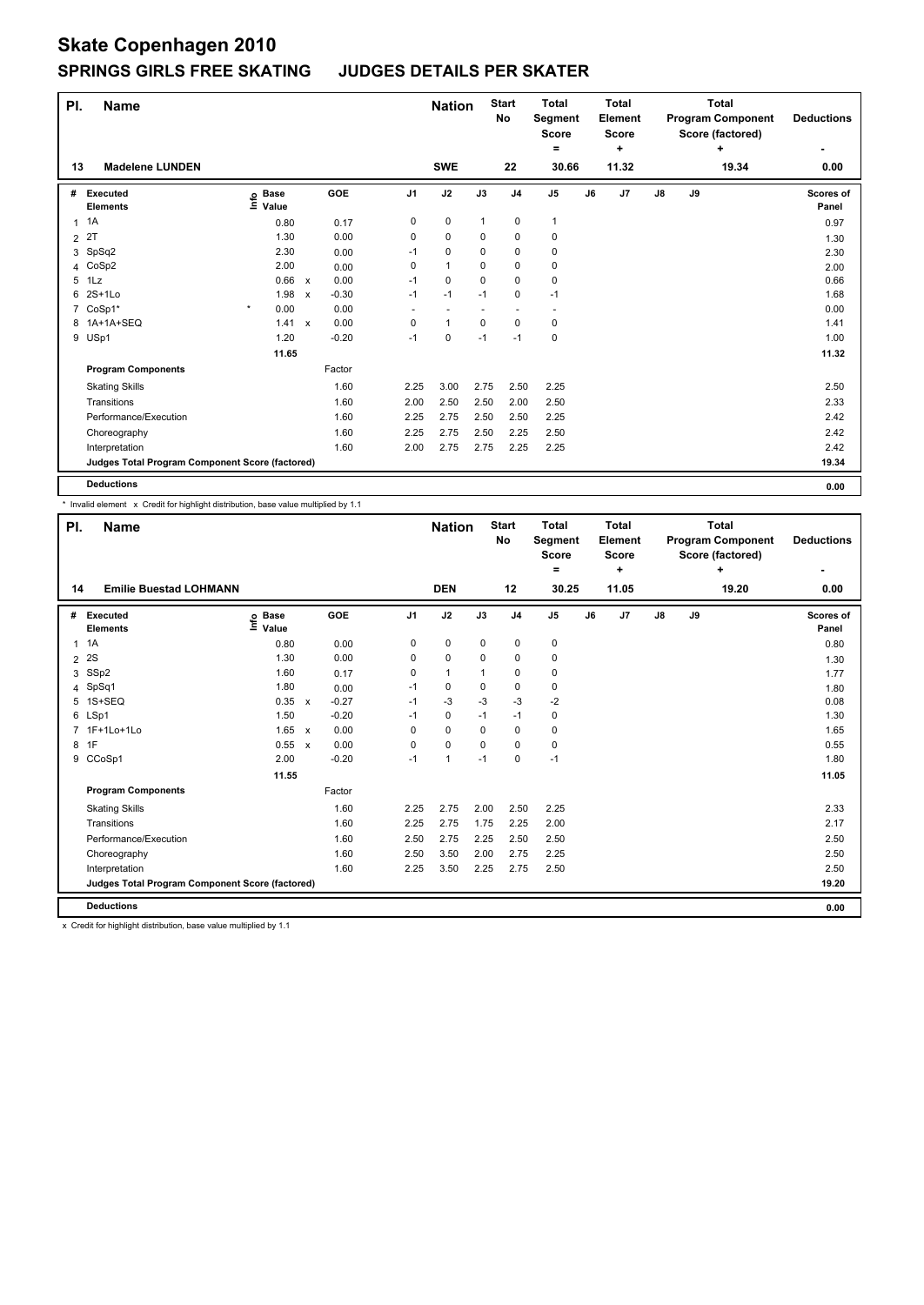| PI. | <b>Name</b>                                     |                                  |                           |         |                | <b>Nation</b> |      | <b>Start</b><br>No | <b>Total</b><br>Segment<br><b>Score</b><br>= |    | <b>Total</b><br>Element<br><b>Score</b><br>٠ |               |    | <b>Total</b><br><b>Program Component</b><br>Score (factored)<br>÷ | <b>Deductions</b>  |
|-----|-------------------------------------------------|----------------------------------|---------------------------|---------|----------------|---------------|------|--------------------|----------------------------------------------|----|----------------------------------------------|---------------|----|-------------------------------------------------------------------|--------------------|
| 15  | <b>Louise S. THOMSEN</b>                        |                                  |                           |         |                | <b>DEN</b>    |      | 3                  | 29.82                                        |    | 11.28                                        |               |    | 18.54                                                             | 0.00               |
| #   | Executed<br><b>Elements</b>                     | <b>Base</b><br>e Base<br>⊆ Value |                           | GOE     | J <sub>1</sub> | J2            | J3   | J <sub>4</sub>     | J <sub>5</sub>                               | J6 | J7                                           | $\mathsf{J}8$ | J9 |                                                                   | Scores of<br>Panel |
| 1   | 1Lo                                             | 0.50                             |                           | $-0.03$ | $-1$           | $\mathbf 0$   | $-1$ | 0                  | $\pmb{0}$                                    |    |                                              |               |    |                                                                   | 0.47               |
| 2   | 2S                                              | 1.30                             |                           | $-0.20$ | $-1$           | $-1$          | $-1$ | 0                  | $\pmb{0}$                                    |    |                                              |               |    |                                                                   | 1.10               |
| 3   | CoSp1                                           | 1.70                             |                           | 0.00    | 0              | $-1$          | 0    | $\mathbf 0$        | $\pmb{0}$                                    |    |                                              |               |    |                                                                   | 1.70               |
| 4   | 1T                                              | 0.44                             | $\boldsymbol{\mathsf{x}}$ | 0.00    | 0              | $\mathbf 0$   | $-1$ | $\mathbf 0$        | $\pmb{0}$                                    |    |                                              |               |    |                                                                   | 0.44               |
| 5   | SSp1                                            | 1.30                             |                           | 0.00    | 0              | $\mathbf 0$   | 0    | $-1$               | 0                                            |    |                                              |               |    |                                                                   | 1.30               |
| 6   | SpSq                                            | 0.00                             |                           | 0.00    |                |               |      |                    |                                              |    |                                              |               |    |                                                                   | 0.00               |
|     | 7 1A+1Lo                                        | 1.43                             | $\mathbf{x}$              | 0.00    | 0              | $\mathbf 0$   | $-1$ | 0                  | 0                                            |    |                                              |               |    |                                                                   | 1.43               |
|     | 8 2Lo+1T+2Lo                                    | $3.74 \times$                    |                           | $-0.30$ | $-1$           | $-1$          | $-1$ | $-1$               | $-1$                                         |    |                                              |               |    |                                                                   | 3.44               |
| 9   | CCoSp1                                          | 2.00                             |                           | $-0.60$ | $-2$           | $-2$          | $-2$ | $-2$               | $-2$                                         |    |                                              |               |    |                                                                   | 1.40               |
|     |                                                 | 12.41                            |                           |         |                |               |      |                    |                                              |    |                                              |               |    |                                                                   | 11.28              |
|     | <b>Program Components</b>                       |                                  |                           | Factor  |                |               |      |                    |                                              |    |                                              |               |    |                                                                   |                    |
|     | <b>Skating Skills</b>                           |                                  |                           | 1.60    | 1.75           | 2.50          | 2.50 | 2.75               | 2.25                                         |    |                                              |               |    |                                                                   | 2.42               |
|     | Transitions                                     |                                  |                           | 1.60    | 2.00           | 2.25          | 2.75 | 2.25               | 2.25                                         |    |                                              |               |    |                                                                   | 2.25               |
|     | Performance/Execution                           |                                  |                           | 1.60    | 2.00           | 2.25          | 2.25 | 2.50               | 1.75                                         |    |                                              |               |    |                                                                   | 2.17               |
|     | Choreography                                    |                                  |                           | 1.60    | 2.25           | 2.50          | 2.75 | 2.75               | 2.00                                         |    |                                              |               |    |                                                                   | 2.50               |
|     | Interpretation                                  |                                  |                           | 1.60    | 1.75           | 2.25          | 2.25 | 2.50               | 2.25                                         |    |                                              |               |    |                                                                   | 2.25               |
|     | Judges Total Program Component Score (factored) |                                  |                           |         |                |               |      |                    |                                              |    |                                              |               |    |                                                                   | 18.54              |
|     | <b>Deductions</b>                               |                                  |                           |         |                |               |      |                    |                                              |    |                                              |               |    |                                                                   | 0.00               |

x Credit for highlight distribution, base value multiplied by 1.1

| PI.            | Name                                            |                           |              |         |                | <b>Nation</b> |             | <b>Start</b><br><b>No</b> | <b>Total</b><br>Segment<br><b>Score</b><br>۰ |    | <b>Total</b><br>Element<br><b>Score</b><br>÷ |               |    | Total<br><b>Program Component</b><br>Score (factored)<br>4 | <b>Deductions</b>  |
|----------------|-------------------------------------------------|---------------------------|--------------|---------|----------------|---------------|-------------|---------------------------|----------------------------------------------|----|----------------------------------------------|---------------|----|------------------------------------------------------------|--------------------|
| 16             | <b>Julia CRAFOORD-OMEGA</b>                     |                           |              |         |                | <b>SWE</b>    |             | $\overline{7}$            | 29.39                                        |    | 11.73                                        |               |    | 18.66                                                      | 1.00               |
| #              | Executed<br><b>Elements</b>                     | <b>Base</b><br>e<br>Value |              | GOE     | J <sub>1</sub> | J2            | J3          | J <sub>4</sub>            | $\mathsf{J}5$                                | J6 | J7                                           | $\mathsf{J}8$ | J9 |                                                            | Scores of<br>Panel |
| 1              | 1A                                              | 0.80                      |              | 0.00    | 0              | $\mathbf 0$   | $\mathbf 0$ | $\mathbf 0$               | 0                                            |    |                                              |               |    |                                                            | 0.80               |
| $\overline{2}$ | 2S                                              | 1.30                      |              | $-0.30$ | $-1$           | $-1$          | $-1$        | $-2$                      | $-1$                                         |    |                                              |               |    |                                                            | 1.00               |
| 3              | CoSp1                                           | 1.70                      |              | 0.00    | 0              | $\mathbf{1}$  | 0           | 0                         | 0                                            |    |                                              |               |    |                                                            | 1.70               |
| 4              | 2T                                              | 1.30                      |              | $-1.00$ | $-3$           | $-3$          | $-3$        | $-3$                      | $-3$                                         |    |                                              |               |    |                                                            | 0.30               |
| 5              | CCoSp1                                          | 2.00                      |              | 0.00    | 0              | $\pmb{0}$     | $\Omega$    | $-1$                      | $\pmb{0}$                                    |    |                                              |               |    |                                                            | 2.00               |
| 6              | $1F+1Lo$                                        | 1.10                      | $\mathsf{x}$ | 0.00    | 0              | $\mathbf 0$   | $\Omega$    | $\mathbf 0$               | 0                                            |    |                                              |               |    |                                                            | 1.10               |
| 7              | SpSq1                                           | 1.80                      |              | 0.00    | 0              | $\mathbf 0$   | $\Omega$    | $\mathbf 0$               | $\mathbf 0$                                  |    |                                              |               |    |                                                            | 1.80               |
|                | 8 1Lz+1A+SEQ                                    | $1.23 \times$             |              | 0.00    | 0              | $\mathbf 0$   | $\mathbf 0$ | $\mathbf 0$               | 0                                            |    |                                              |               |    |                                                            | 1.23               |
|                | 9 CSSp1                                         | 1.90                      |              | $-0.10$ | $-1$           | $\mathbf 0$   | $-1$        | $\mathbf 0$               | $\pmb{0}$                                    |    |                                              |               |    |                                                            | 1.80               |
|                |                                                 | 13.13                     |              |         |                |               |             |                           |                                              |    |                                              |               |    |                                                            | 11.73              |
|                | <b>Program Components</b>                       |                           |              | Factor  |                |               |             |                           |                                              |    |                                              |               |    |                                                            |                    |
|                | <b>Skating Skills</b>                           |                           |              | 1.60    | 2.50           | 2.50          | 2.00        | 2.50                      | 2.50                                         |    |                                              |               |    |                                                            | 2.50               |
|                | Transitions                                     |                           |              | 1.60    | 2.25           | 2.25          | 2.25        | 2.00                      | 2.25                                         |    |                                              |               |    |                                                            | 2.25               |
|                | Performance/Execution                           |                           |              | 1.60    | 2.25           | 2.75          | 2.00        | 2.25                      | 2.50                                         |    |                                              |               |    |                                                            | 2.33               |
|                | Choreography                                    |                           |              | 1.60    | 2.50           | 2.75          | 2.25        | 2.25                      | 2.25                                         |    |                                              |               |    |                                                            | 2.33               |
|                | Interpretation                                  |                           |              | 1.60    | 2.25           | 2.50          | 2.25        | 2.00                      | 2.25                                         |    |                                              |               |    |                                                            | 2.25               |
|                | Judges Total Program Component Score (factored) |                           |              |         |                |               |             |                           |                                              |    |                                              |               |    |                                                            | 18.66              |
|                | <b>Deductions</b>                               |                           | Falls:       | $-1.00$ |                |               |             |                           |                                              |    |                                              |               |    |                                                            | $-1.00$            |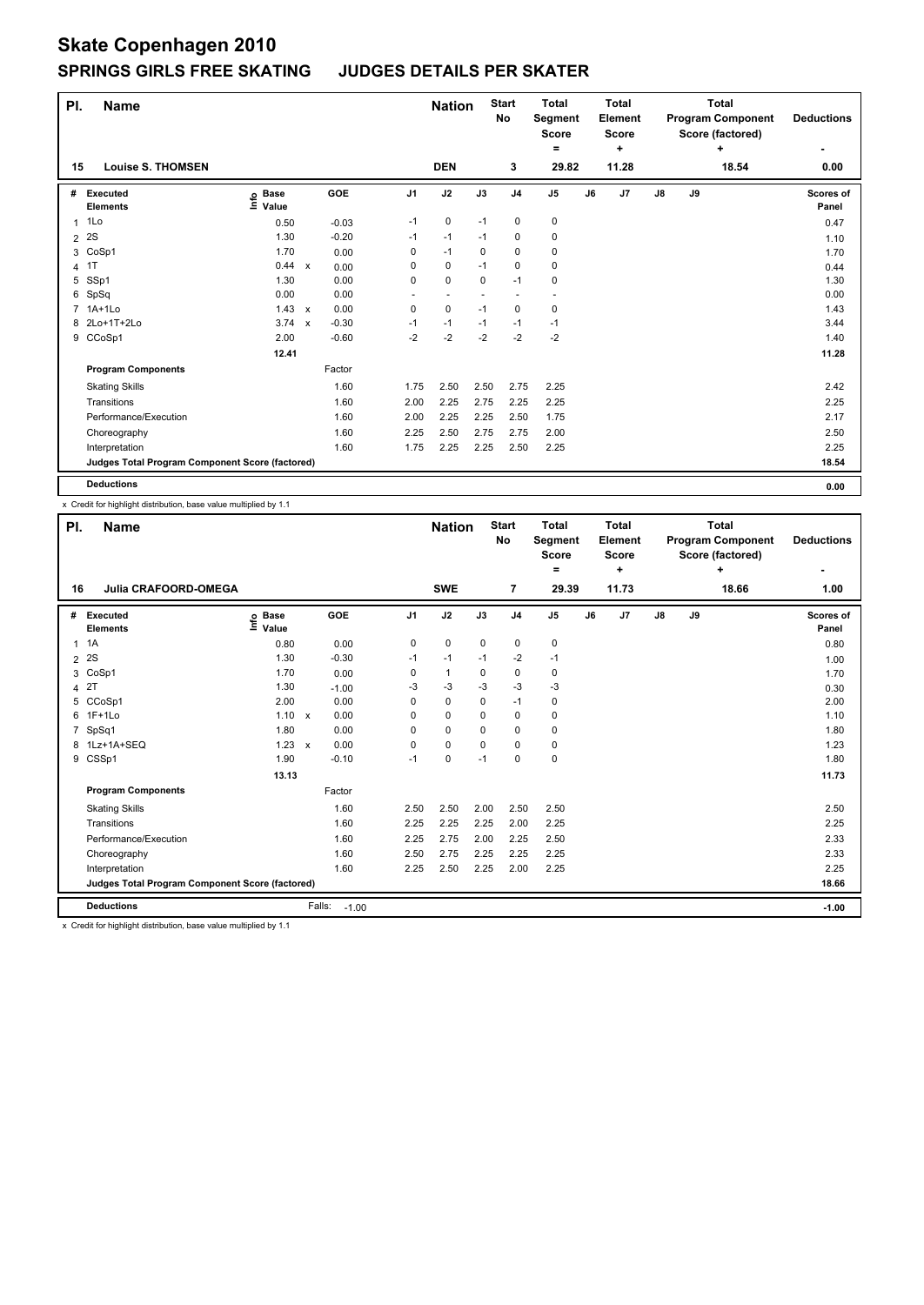| PI.            | <b>Name</b>                                     |                                  |              |         |                          | <b>Nation</b>            |             | <b>Start</b><br>No | <b>Total</b><br>Segment<br><b>Score</b><br>= |    | <b>Total</b><br>Element<br>Score<br>٠ |               |    | <b>Total</b><br><b>Program Component</b><br>Score (factored)<br>÷ | <b>Deductions</b>  |
|----------------|-------------------------------------------------|----------------------------------|--------------|---------|--------------------------|--------------------------|-------------|--------------------|----------------------------------------------|----|---------------------------------------|---------------|----|-------------------------------------------------------------------|--------------------|
| 17             | Caroline ORESKOV-CHRISTOFFERSEN                 |                                  |              |         |                          | <b>DEN</b>               |             | 16                 | 29.07                                        |    | 10.80                                 |               |    | 18.27                                                             | 0.00               |
| #              | Executed<br><b>Elements</b>                     | <b>Base</b><br>e Base<br>⊆ Value |              | GOE     | J <sub>1</sub>           | J2                       | J3          | J <sub>4</sub>     | J <sub>5</sub>                               | J6 | J7                                    | $\mathsf{J}8$ | J9 |                                                                   | Scores of<br>Panel |
| 1              | 2S                                              | 1.30                             |              | $-0.30$ | $-1$                     | $-1$                     | $-2$        | $-1$               | $-1$                                         |    |                                       |               |    |                                                                   | 1.00               |
| $\overline{2}$ | 2T                                              | 1.30                             |              | 0.00    | 0                        | $\mathbf 0$              | $\mathbf 0$ | 0                  | 0                                            |    |                                       |               |    |                                                                   | 1.30               |
|                | 3 CCoSp1                                        | 2.00                             |              | 0.00    | 0                        | 0                        | $\mathbf 0$ | $\mathbf 0$        | $\mathbf 0$                                  |    |                                       |               |    |                                                                   | 2.00               |
| 4              | SpSq                                            | 0.00                             |              | 0.00    | $\overline{\phantom{a}}$ | $\overline{\phantom{a}}$ |             |                    | $\overline{\phantom{a}}$                     |    |                                       |               |    |                                                                   | 0.00               |
| 5              | $2S+1T$                                         | 1.87                             | $\mathsf{x}$ | $-0.20$ | $-1$                     | $-1$                     | $-1$        | 0                  | 0                                            |    |                                       |               |    |                                                                   | 1.67               |
|                | 6 2T+1T+1Lo                                     | 2.42                             | $\mathsf{x}$ | 0.00    | 0                        | $-1$                     | 0           | 0                  | 0                                            |    |                                       |               |    |                                                                   | 2.42               |
| $\overline{7}$ | SSp2                                            | 1.60                             |              | 0.00    | 0                        | $\mathbf 0$              | $\Omega$    | 0                  | 0                                            |    |                                       |               |    |                                                                   | 1.60               |
| 8              | 1A                                              | 0.88                             | $\mathsf{x}$ | $-0.07$ | 0                        | $-1$                     | $-1$        | 0                  | 0                                            |    |                                       |               |    |                                                                   | 0.81               |
|                | 9 CoSp                                          | 0.00                             |              | 0.00    |                          |                          |             |                    |                                              |    |                                       |               |    |                                                                   | 0.00               |
|                |                                                 | 11.37                            |              |         |                          |                          |             |                    |                                              |    |                                       |               |    |                                                                   | 10.80              |
|                | <b>Program Components</b>                       |                                  |              | Factor  |                          |                          |             |                    |                                              |    |                                       |               |    |                                                                   |                    |
|                | <b>Skating Skills</b>                           |                                  |              | 1.60    | 2.25                     | 2.50                     | 2.50        | 2.25               | 2.50                                         |    |                                       |               |    |                                                                   | 2.42               |
|                | Transitions                                     |                                  |              | 1.60    | 2.25                     | 2.00                     | 2.25        | 2.50               | 2.25                                         |    |                                       |               |    |                                                                   | 2.25               |
|                | Performance/Execution                           |                                  |              | 1.60    | 2.50                     | 2.25                     | 2.25        | 2.00               | 2.00                                         |    |                                       |               |    |                                                                   | 2.17               |
|                | Choreography                                    |                                  |              | 1.60    | 2.50                     | 2.25                     | 2.25        | 2.25               | 2.25                                         |    |                                       |               |    |                                                                   | 2.25               |
|                | Interpretation                                  |                                  |              | 1.60    | 2.25                     | 2.50                     | 2.50        | 2.00               | 2.25                                         |    |                                       |               |    |                                                                   | 2.33               |
|                | Judges Total Program Component Score (factored) |                                  |              |         |                          |                          |             |                    |                                              |    |                                       |               |    |                                                                   | 18.27              |
|                | <b>Deductions</b>                               |                                  |              |         |                          |                          |             |                    |                                              |    |                                       |               |    |                                                                   | 0.00               |

x Credit for highlight distribution, base value multiplied by 1.1

| PI.            | <b>Name</b>                                     |         |                      |                           |         |                | <b>Nation</b> |          | <b>Start</b><br>No | <b>Total</b><br>Segment<br><b>Score</b><br>۰ |    | <b>Total</b><br>Element<br><b>Score</b><br>÷ |    |    | <b>Total</b><br><b>Program Component</b><br>Score (factored)<br>÷ | <b>Deductions</b>  |
|----------------|-------------------------------------------------|---------|----------------------|---------------------------|---------|----------------|---------------|----------|--------------------|----------------------------------------------|----|----------------------------------------------|----|----|-------------------------------------------------------------------|--------------------|
| 18             | <b>Elsa SPENNINGE</b>                           |         |                      |                           |         |                | <b>SWE</b>    |          | 18                 | 28.94                                        |    | 9.75                                         |    |    | 19.19                                                             | 0.00               |
| #              | Executed<br><b>Elements</b>                     | lnfo    | <b>Base</b><br>Value |                           | GOE     | J <sub>1</sub> | J2            | J3       | J <sub>4</sub>     | J <sub>5</sub>                               | J6 | J7                                           | J8 | J9 |                                                                   | Scores of<br>Panel |
| 1              | $2Lz+2T2$                                       | $\,<$   | 2.30                 |                           | $-0.73$ | $-2$           | $-3$          | $-3$     | $-2$               | $-2$                                         |    |                                              |    |    |                                                                   | 1.57               |
| $\overline{2}$ | 2S+2Lo<+2T<                                     | $\prec$ | 2.20                 |                           | $-0.73$ | $-2$           | $-3$          | -3       | $-2$               | $-2$                                         |    |                                              |    |    |                                                                   | 1.47               |
| 3              | 1A                                              |         | 0.80                 |                           | 0.00    | 0              | $\mathbf 0$   | 0        | $-1$               | 0                                            |    |                                              |    |    |                                                                   | 0.80               |
| 4              | CCoSp1                                          |         | 2.00                 |                           | 0.00    | 0              | $\mathbf 0$   | $\Omega$ | $\mathbf 0$        | $\mathbf 0$                                  |    |                                              |    |    |                                                                   | 2.00               |
| 5              | 2Lz                                             |         | 2.09                 | $\mathsf{x}$              | $-0.20$ | $-1$           | 0             | 0        | $-2$               | $-1$                                         |    |                                              |    |    |                                                                   | 1.89               |
| 6              | 2F<                                             |         | 0.55                 | $\boldsymbol{\mathsf{x}}$ | $-0.13$ | $-1$           | $-1$          | $-2$     | $-3$               | $-1$                                         |    |                                              |    |    |                                                                   | 0.42               |
| $\overline{7}$ | SpSq                                            |         | 0.00                 |                           | 0.00    |                |               |          |                    |                                              |    |                                              |    |    |                                                                   | 0.00               |
|                | 8 FCSp                                          |         | 0.00                 |                           | 0.00    |                |               |          |                    | $\overline{\phantom{a}}$                     |    |                                              |    |    |                                                                   | 0.00               |
|                | 9 CoSp1                                         |         | 1.70                 |                           | $-0.10$ | $\Omega$       | 0             | $-1$     | 0                  | $-1$                                         |    |                                              |    |    |                                                                   | 1.60               |
|                |                                                 |         | 11.64                |                           |         |                |               |          |                    |                                              |    |                                              |    |    |                                                                   | 9.75               |
|                | <b>Program Components</b>                       |         |                      |                           | Factor  |                |               |          |                    |                                              |    |                                              |    |    |                                                                   |                    |
|                | <b>Skating Skills</b>                           |         |                      |                           | 1.60    | 2.50           | 2.50          | 2.75     | 2.50               | 2.25                                         |    |                                              |    |    |                                                                   | 2.50               |
|                | Transitions                                     |         |                      |                           | 1.60    | 2.25           | 2.25          | 2.50     | 2.25               | 2.00                                         |    |                                              |    |    |                                                                   | 2.25               |
|                | Performance/Execution                           |         |                      |                           | 1.60    | 2.75           | 2.50          | 2.25     | 2.25               | 2.00                                         |    |                                              |    |    |                                                                   | 2.33               |
|                | Choreography                                    |         |                      |                           | 1.60    | 3.00           | 2.75          | 2.50     | 2.50               | 2.25                                         |    |                                              |    |    |                                                                   | 2.58               |
|                | Interpretation                                  |         |                      |                           | 1.60    | 2.50           | 2.75          | 2.25     | 2.00               | 2.25                                         |    |                                              |    |    |                                                                   | 2.33               |
|                | Judges Total Program Component Score (factored) |         |                      |                           |         |                |               |          |                    |                                              |    |                                              |    |    |                                                                   | 19.19              |
|                | <b>Deductions</b>                               |         |                      |                           |         |                |               |          |                    |                                              |    |                                              |    |    |                                                                   | 0.00               |

< Downgraded jump x Credit for highlight distribution, base value multiplied by 1.1 ! Jump take off with wrong edge (short)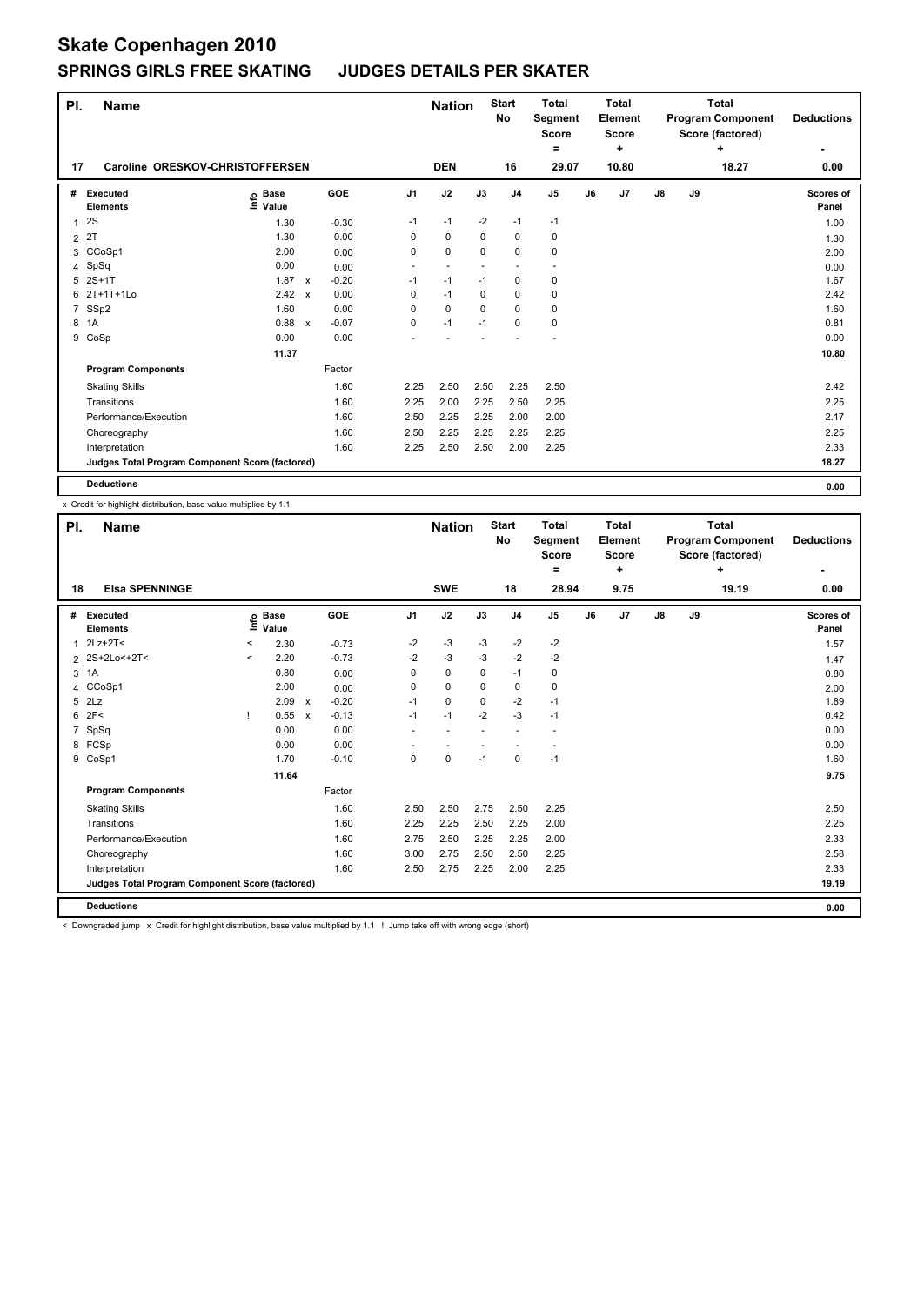| PI. | <b>Name</b>                                     |                           |                      |         |                | <b>Nation</b>            |             | <b>Start</b><br><b>No</b> | <b>Total</b><br>Segment<br>Score<br>= |    | <b>Total</b><br>Element<br><b>Score</b><br>٠ |               |    | <b>Total</b><br><b>Program Component</b><br>Score (factored)<br>٠ | <b>Deductions</b><br>٠    |
|-----|-------------------------------------------------|---------------------------|----------------------|---------|----------------|--------------------------|-------------|---------------------------|---------------------------------------|----|----------------------------------------------|---------------|----|-------------------------------------------------------------------|---------------------------|
| 19  | <b>Helene Fromm ESBENSEN</b>                    |                           |                      |         |                | <b>DEN</b>               |             | 5                         | 27.45                                 |    | 7.98                                         |               |    | 19.47                                                             | 0.00                      |
| #   | <b>Executed</b><br><b>Elements</b>              | Base<br>e Base<br>⊆ Value |                      | GOE     | J <sub>1</sub> | J2                       | J3          | J <sub>4</sub>            | J <sub>5</sub>                        | J6 | J7                                           | $\mathsf{J}8$ | J9 |                                                                   | <b>Scores of</b><br>Panel |
| 1   | SpSq                                            | 0.00                      |                      | 0.00    |                |                          |             |                           |                                       |    |                                              |               |    |                                                                   | 0.00                      |
|     | 2 1A+2T                                         |                           | 2.10                 | 0.00    | 0              | $\mathbf 0$              | $\mathbf 0$ | $\pmb{0}$                 | 0                                     |    |                                              |               |    |                                                                   | 2.10                      |
| 3   | 2S                                              |                           | 1.30                 | $-0.30$ | $-1$           | $-1$                     | $-1$        | $-1$                      | $-1$                                  |    |                                              |               |    |                                                                   | 1.00                      |
|     | 4 2T+Lo+1Lo                                     |                           | 1.80                 | $-0.30$ | $\mathbf 0$    | $-1$                     | $-2$        | $-1$                      | $-1$                                  |    |                                              |               |    |                                                                   | 1.50                      |
|     | 5 CCoSp1                                        |                           | 2.00                 | $-0.30$ | $-1$           | $-1$                     | $-1$        | $-2$                      | $-1$                                  |    |                                              |               |    |                                                                   | 1.70                      |
|     | 6 FCSp                                          | 0.00                      |                      | 0.00    | ٠              | ٠                        |             | ٠                         | $\overline{\phantom{a}}$              |    |                                              |               |    |                                                                   | 0.00                      |
|     | 7 1A                                            |                           | 0.88<br>$\mathsf{x}$ | 0.00    | $\mathbf 0$    | $\mathbf 0$              | $\mathbf 0$ | $\mathbf 0$               | 0                                     |    |                                              |               |    |                                                                   | 0.88                      |
| 8   | $2T^*$                                          | $\star$<br>0.00           |                      | 0.00    |                | $\overline{\phantom{a}}$ |             |                           | $\overline{\phantom{a}}$              |    |                                              |               |    |                                                                   | 0.00                      |
|     | 9 SSp1                                          |                           | 1.30                 | $-0.50$ | $-2$           | $\mathbf 0$              | $-2$        | $-1$                      | $-2$                                  |    |                                              |               |    |                                                                   | 0.80                      |
|     |                                                 |                           | 9.38                 |         |                |                          |             |                           |                                       |    |                                              |               |    |                                                                   | 7.98                      |
|     | <b>Program Components</b>                       |                           |                      | Factor  |                |                          |             |                           |                                       |    |                                              |               |    |                                                                   |                           |
|     | <b>Skating Skills</b>                           |                           |                      | 1.60    | 2.75           | 2.50                     | 2.25        | 2.75                      | 2.50                                  |    |                                              |               |    |                                                                   | 2.58                      |
|     | Transitions                                     |                           |                      | 1.60    | 2.50           | 2.00                     | 2.50        | 2.50                      | 2.25                                  |    |                                              |               |    |                                                                   | 2.42                      |
|     | Performance/Execution                           |                           |                      | 1.60    | 2.75           | 2.50                     | 2.00        | 2.50                      | 2.25                                  |    |                                              |               |    |                                                                   | 2.42                      |
|     | Choreography                                    |                           |                      | 1.60    | 3.00           | 2.25                     | 2.50        | 2.25                      | 2.50                                  |    |                                              |               |    |                                                                   | 2.42                      |
|     | Interpretation                                  |                           |                      | 1.60    | 2.50           | 2.25                     | 2.25        | 2.50                      | 2.25                                  |    |                                              |               |    |                                                                   | 2.33                      |
|     | Judges Total Program Component Score (factored) |                           |                      |         |                |                          |             |                           |                                       |    |                                              |               |    |                                                                   | 19.47                     |
|     | <b>Deductions</b>                               |                           |                      |         |                |                          |             |                           |                                       |    |                                              |               |    |                                                                   | 0.00                      |

\* Invalid element x Credit for highlight distribution, base value multiplied by 1.1

| PI.            | Name                                            |    |                      |              |         |                | <b>Nation</b> |      | <b>Start</b><br><b>No</b> | <b>Total</b><br>Segment<br>Score<br>= |    | <b>Total</b><br>Element<br><b>Score</b><br>٠ |               |    | <b>Total</b><br><b>Program Component</b><br>Score (factored)<br>÷ | <b>Deductions</b>  |
|----------------|-------------------------------------------------|----|----------------------|--------------|---------|----------------|---------------|------|---------------------------|---------------------------------------|----|----------------------------------------------|---------------|----|-------------------------------------------------------------------|--------------------|
| 20             | Andrea RØRLY                                    |    |                      |              |         |                | <b>DEN</b>    |      | 13                        | 27.39                                 |    | 12.19                                        |               |    | 15.20                                                             | 0.00               |
| #              | Executed<br><b>Elements</b>                     | ١m | <b>Base</b><br>Value |              | GOE     | J <sub>1</sub> | J2            | J3   | J <sub>4</sub>            | J <sub>5</sub>                        | J6 | J7                                           | $\mathsf{J}8$ | J9 |                                                                   | Scores of<br>Panel |
| $\mathbf{1}$   | 2S                                              |    | 1.30                 |              | $-0.30$ | $-1$           | $-1$          | $-1$ | -1                        | $-1$                                  |    |                                              |               |    |                                                                   | 1.00               |
| $\overline{2}$ | 1A                                              |    | 0.80                 |              | 0.00    | 0              | 0             | 0    | 0                         | 0                                     |    |                                              |               |    |                                                                   | 0.80               |
| 3              | CoSp1                                           |    | 1.70                 |              | 0.00    | 0              | $\mathbf 0$   | 0    | $\mathbf 0$               | $\pmb{0}$                             |    |                                              |               |    |                                                                   | 1.70               |
| 4              | 1F                                              |    | 0.50                 |              | 0.00    | 0              | $\mathbf 0$   | 0    | 0                         | $\mathbf 0$                           |    |                                              |               |    |                                                                   | 0.50               |
| 5              | SpSq2                                           |    | 2.30                 |              | $-0.10$ | $-1$           | 0             | 0    | 0                         | $-1$                                  |    |                                              |               |    |                                                                   | 2.20               |
| 6              | SSp1                                            |    | 1.30                 |              | 0.00    | 0              | $\mathbf 0$   | 0    | $-1$                      | 0                                     |    |                                              |               |    |                                                                   | 1.30               |
| $\overline{7}$ | 1Lz+1Lo+1Lo                                     | e  | 1.76                 | $\mathsf{x}$ | $-0.20$ | $-2$           | $-2$          | $-2$ | $-2$                      | $-2$                                  |    |                                              |               |    |                                                                   | 1.56               |
| 8              | CCoSp1                                          |    | 2.00                 |              | $-0.30$ | 0              | $-1$          | $-1$ | $-1$                      | $-1$                                  |    |                                              |               |    |                                                                   | 1.70               |
|                | 9 1A+1Lo                                        |    | 1.43                 | $\pmb{\chi}$ | 0.00    | 0              | $\mathbf 0$   | $-1$ | $\pmb{0}$                 | $\pmb{0}$                             |    |                                              |               |    |                                                                   | 1.43               |
|                |                                                 |    | 13.09                |              |         |                |               |      |                           |                                       |    |                                              |               |    |                                                                   | 12.19              |
|                | <b>Program Components</b>                       |    |                      |              | Factor  |                |               |      |                           |                                       |    |                                              |               |    |                                                                   |                    |
|                | <b>Skating Skills</b>                           |    |                      |              | 1.60    | 1.75           | 2.25          | 1.75 | 2.25                      | 2.25                                  |    |                                              |               |    |                                                                   | 2.08               |
|                | Transitions                                     |    |                      |              | 1.60    | 1.50           | 2.00          | 1.50 | 1.75                      | 2.00                                  |    |                                              |               |    |                                                                   | 1.75               |
|                | Performance/Execution                           |    |                      |              | 1.60    | 1.75           | 2.25          | 1.50 | 2.00                      | 2.00                                  |    |                                              |               |    |                                                                   | 1.92               |
|                | Choreography                                    |    |                      |              | 1.60    | 2.00           | 2.25          | 1.75 | 1.75                      | 2.25                                  |    |                                              |               |    |                                                                   | 2.00               |
|                | Interpretation                                  |    |                      |              | 1.60    | 1.50           | 2.25          | 1.75 | 1.50                      | 2.00                                  |    |                                              |               |    |                                                                   | 1.75               |
|                | Judges Total Program Component Score (factored) |    |                      |              |         |                |               |      |                           |                                       |    |                                              |               |    |                                                                   | 15.20              |
|                | <b>Deductions</b>                               |    |                      |              |         |                |               |      |                           |                                       |    |                                              |               |    |                                                                   | 0.00               |

x Credit for highlight distribution, base value multiplied by 1.1 e Jump take off with wrong edge (long)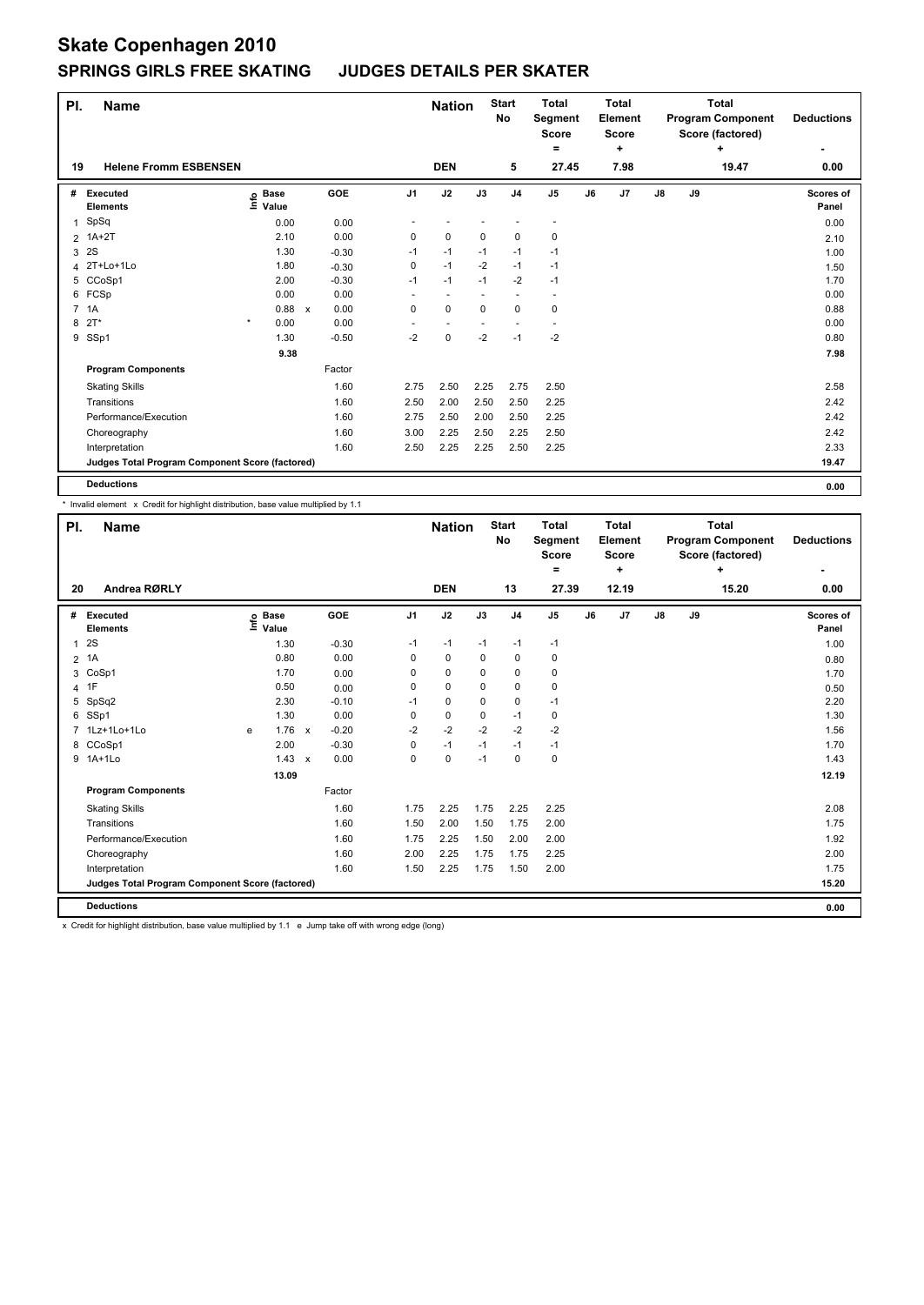| PI.            | <b>Name</b>                                     |                              |                           |                   |                | <b>Nation</b> |      | <b>Start</b><br>No | <b>Total</b><br>Segment<br><b>Score</b> |    | <b>Total</b><br><b>Element</b><br><b>Score</b> |    |    | <b>Total</b><br><b>Program Component</b><br>Score (factored) | <b>Deductions</b>  |
|----------------|-------------------------------------------------|------------------------------|---------------------------|-------------------|----------------|---------------|------|--------------------|-----------------------------------------|----|------------------------------------------------|----|----|--------------------------------------------------------------|--------------------|
|                |                                                 |                              |                           |                   |                |               |      |                    | ٠                                       |    | ٠                                              |    |    | ٠                                                            | ۰                  |
| 21             | Nora Eggen BACHER                               |                              |                           |                   |                | <b>NOR</b>    |      | 17                 | 26.64                                   |    | 10.98                                          |    |    | 18.66                                                        | 3.00               |
| #              | Executed<br><b>Elements</b>                     | <b>Base</b><br>١nfo<br>Value |                           | GOE               | J <sub>1</sub> | J2            | J3   | J <sub>4</sub>     | J <sub>5</sub>                          | J6 | J7                                             | J8 | J9 |                                                              | Scores of<br>Panel |
| 1              | 2T                                              | 1.30                         |                           | $-0.60$           | $-2$           | $-2$          | $-2$ | $-2$               | $-2$                                    |    |                                                |    |    |                                                              | 0.70               |
| $\overline{2}$ | 1A                                              | 0.80                         |                           | $-0.50$           | $-3$           | $-3$          | $-3$ | $-3$               | $-3$                                    |    |                                                |    |    |                                                              | 0.30               |
| 3              | CoSp1                                           | 1.70                         |                           | $-0.30$           | $-1$           | 0             | $-1$ | $-1$               | $-1$                                    |    |                                                |    |    |                                                              | 1.40               |
| 4              | 1A                                              | 0.80                         |                           | $-0.50$           | -3             | $-3$          | $-3$ | $-3$               | $-3$                                    |    |                                                |    |    |                                                              | 0.30               |
| 5              | SpSq2                                           | 2.30                         |                           | 0.17              | 0              | $\mathbf{1}$  |      | $\mathbf 0$        | 0                                       |    |                                                |    |    |                                                              | 2.47               |
| 6              | CSp2                                            | 1.80                         |                           | 0.00              | 0              | $\mathbf 0$   | 0    | $\mathbf 0$        | 0                                       |    |                                                |    |    |                                                              | 1.80               |
| $\overline{7}$ | $2T+T+1L0$                                      | 1.98                         | $\mathsf{x}$              | $-0.40$           | $-1$           | $-2$          | $-2$ | $-1$               | $-1$                                    |    |                                                |    |    |                                                              | 1.58               |
| 8              | 2S                                              | 1.43                         | $\boldsymbol{\mathsf{x}}$ | 0.00              | 0              | 0             | 0    | 0                  | 0                                       |    |                                                |    |    |                                                              | 1.43               |
| 9              | CCoSp1                                          | 2.00                         |                           | $-1.00$           | -3             | -3            | -3   | $-3$               | $-3$                                    |    |                                                |    |    |                                                              | 1.00               |
|                |                                                 | 14.11                        |                           |                   |                |               |      |                    |                                         |    |                                                |    |    |                                                              | 10.98              |
|                | <b>Program Components</b>                       |                              |                           | Factor            |                |               |      |                    |                                         |    |                                                |    |    |                                                              |                    |
|                | <b>Skating Skills</b>                           |                              |                           | 1.60              | 2.50           | 3.00          | 2.50 | 2.00               | 2.00                                    |    |                                                |    |    |                                                              | 2.33               |
|                | Transitions                                     |                              |                           | 1.60              | 2.25           | 2.50          | 2.25 | 1.75               | 1.75                                    |    |                                                |    |    |                                                              | 2.08               |
|                | Performance/Execution                           |                              |                           | 1.60              | 2.50           | 2.75          | 2.75 | 2.00               | 1.75                                    |    |                                                |    |    |                                                              | 2.42               |
|                | Choreography                                    |                              |                           | 1.60              | 2.50           | 2.75          | 2.75 | 2.25               | 2.00                                    |    |                                                |    |    |                                                              | 2.50               |
|                | Interpretation                                  |                              |                           | 1.60              | 2.25           | 2.50          | 2.75 | 2.25               | 2.00                                    |    |                                                |    |    |                                                              | 2.33               |
|                | Judges Total Program Component Score (factored) |                              |                           |                   |                |               |      |                    |                                         |    |                                                |    |    |                                                              | 18.66              |
|                | <b>Deductions</b>                               |                              |                           | Falls:<br>$-3.00$ |                |               |      |                    |                                         |    |                                                |    |    |                                                              | $-3.00$            |

x Credit for highlight distribution, base value multiplied by 1.1

| PI. | <b>Name</b>                                     |         |                   |              |         |                | <b>Nation</b> |             | <b>Start</b><br>No | <b>Total</b><br>Segment<br><b>Score</b><br>۰ |    | <b>Total</b><br>Element<br><b>Score</b><br>÷ |               |    | <b>Total</b><br><b>Program Component</b><br>Score (factored)<br>÷ | <b>Deductions</b><br>۰ |
|-----|-------------------------------------------------|---------|-------------------|--------------|---------|----------------|---------------|-------------|--------------------|----------------------------------------------|----|----------------------------------------------|---------------|----|-------------------------------------------------------------------|------------------------|
| 22  | <b>Nanna Jiang HANSEN</b>                       |         |                   |              |         |                | <b>DEN</b>    |             | 19                 | 25.30                                        |    | 8.23                                         |               |    | 17.07                                                             | 0.00                   |
| #   | Executed<br><b>Elements</b>                     |         | e Base<br>⊑ Value |              | GOE     | J <sub>1</sub> | J2            | J3          | J <sub>4</sub>     | J <sub>5</sub>                               | J6 | J7                                           | $\mathsf{J}8$ | J9 |                                                                   | Scores of<br>Panel     |
|     | $1 \t1A$                                        |         | 0.80              |              | $-0.20$ | $-1$           | $-1$          | $-1$        | $-1$               | $-1$                                         |    |                                              |               |    |                                                                   | 0.60                   |
|     | 2 1F+1Lo+1Lo                                    |         | 1.50              |              | 0.00    | 0              | 0             | 0           | 0                  | 0                                            |    |                                              |               |    |                                                                   | 1.50                   |
| 3   | 1A                                              |         | 0.80              |              | $-0.13$ | 0              | $-1$          | 0           | $-1$               | $-1$                                         |    |                                              |               |    |                                                                   | 0.67                   |
|     | 4 USp1                                          |         | 1.20              |              | $-0.30$ | $-1$           | $\mathbf 0$   | $-2$        | $-1$               | $-1$                                         |    |                                              |               |    |                                                                   | 0.90                   |
| 5   | SpSq1                                           |         | 1.80              |              | $-0.20$ | $-1$           | $\mathbf 0$   | $-1$        | $-1$               | 0                                            |    |                                              |               |    |                                                                   | 1.60                   |
| 6   | CoSp1                                           |         | 1.70              |              | $-0.30$ | $-1$           | $-1$          | $-1$        | $-1$               | 0                                            |    |                                              |               |    |                                                                   | 1.40                   |
|     | 1Lz+1Lo                                         | e       | 1.21              | $\mathsf{x}$ | $-0.20$ | $-2$           | $-2$          | $-2$        | $-2$               | $-1$                                         |    |                                              |               |    |                                                                   | 1.01                   |
|     | 8 1F                                            |         | 0.55 x            |              | 0.00    | $\Omega$       | $\mathbf 0$   | $\mathbf 0$ | 0                  | 0                                            |    |                                              |               |    |                                                                   | 0.55                   |
|     | 9 CoSp1*                                        | $\star$ | 0.00              |              | 0.00    |                |               |             |                    |                                              |    |                                              |               |    |                                                                   | 0.00                   |
|     |                                                 |         | 9.56              |              |         |                |               |             |                    |                                              |    |                                              |               |    |                                                                   | 8.23                   |
|     | <b>Program Components</b>                       |         |                   |              | Factor  |                |               |             |                    |                                              |    |                                              |               |    |                                                                   |                        |
|     | <b>Skating Skills</b>                           |         |                   |              | 1.60    | 2.25           | 2.25          | 2.25        | 2.50               | 2.25                                         |    |                                              |               |    |                                                                   | 2.25                   |
|     | Transitions                                     |         |                   |              | 1.60    | 2.00           | 2.00          | 2.00        | 2.00               | 2.00                                         |    |                                              |               |    |                                                                   | 2.00                   |
|     | Performance/Execution                           |         |                   |              | 1.60    | 2.25           | 2.25          | 2.25        | 2.25               | 2.50                                         |    |                                              |               |    |                                                                   | 2.25                   |
|     | Choreography                                    |         |                   |              | 1.60    | 2.50           | 2.00          | 2.25        | 2.25               | 2.00                                         |    |                                              |               |    |                                                                   | 2.17                   |
|     | Interpretation                                  |         |                   |              | 1.60    | 2.00           | 2.00          | 1.75        | 2.00               | 2.25                                         |    |                                              |               |    |                                                                   | 2.00                   |
|     | Judges Total Program Component Score (factored) |         |                   |              |         |                |               |             |                    |                                              |    |                                              |               |    |                                                                   | 17.07                  |
|     | <b>Deductions</b>                               |         |                   |              |         |                |               |             |                    |                                              |    |                                              |               |    |                                                                   | 0.00                   |

\* Invalid element x Credit for highlight distribution, base value multiplied by 1.1 e Jump take off with wrong edge (long)